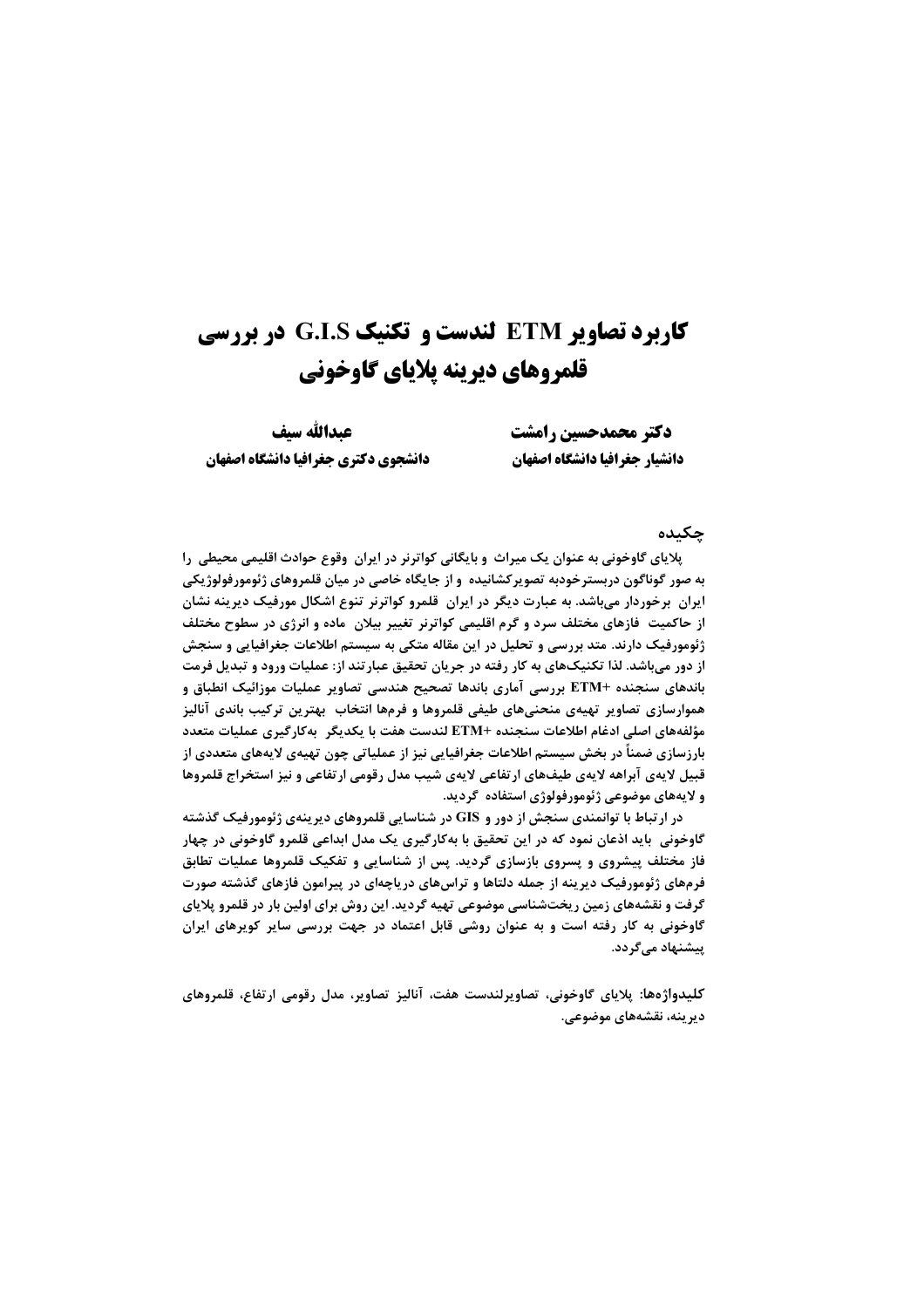مقدمه

پلایای گاوخونی بهعنوان یکی از دریاچههای بارانی و چالههای تراکمی کواترنر از جایگاه ویژهای در میان قلمروهای دوران چهارم ایران برخوردار است. تحلیل قلمروهای مورفوائوستاتیک دیرینهی گاوخونی ما را در بازسازی میراثها و ردپای حاکمیت رژیمهای ژئومورفیکدریاچهای،رودخانهای و بادی در اقصی نقاط این پلایا پاری می نماید. در ارتباط با مطالعهی تاریخ طبیعی پلایای گاوخونی پژوهشگران داخلی از جمله جعفريان(١٣۶۵: ٢٩)، رامشت (١٣٧١: ١٣٩)، سيف (١٣٨٠: ١٣)، ياكزاد (١٣٨٠: ٥۴) تحقيقاتي , ا انحام دادهاند.

همچنين محققان خارجي ازجمله كرينسلي(Krinsly,1970: 219)، بروكس و شلمون (Brookess,Shelmone,1978:26) به پلایاهای ایران و از آن جمله گاوخونی اشاراتی داشتهاند. لیکن از نقاط قوت این پژوهش بازسازی قلمروهای پیشین این پلایا با استناد به تکنیک GIS و آنالیز تصاویر ماهوارهای لندست می باشد که برای نخستین بار در ايران و دنيا صورت گرفته است.

با استمداد از تصاویرماهوارهای میتوان قلمروهای دیرینهی کواترنر را بازسازی نمود. البته پارامترهایی چون قدرت تفکیک طیفی و فضایی تصاویر ابعاد لندفرمها انعکاس طیفی سطوح و فرمها قابلییت تحلیل و شناسایی و تفکیک قلمروها را متأثر میسازد.

 $\frac{1}{2}$  روش و متدولوژی این مقاله استفاده از تصاویر ماهوارهای لندست و تکنیک می باشد.مطالعات ژئومورفولوژی دیرینهی گاوخونی با سنجش از دور این امکان را فراهم می سازد تا بتوانیم ضمن فهم و درک صحیح از حاکمیت شرایط گذشته رفتار خود را با طبیعت ژئومورفیک منطقهی مطالعاتی در راستای مدیریت محیطی صحیح همسو نمايم.لذا اين تحقيق براي اولينبار در مطالعات ژئومورفولوژي ديرينهي پلاياي گاوخوني صورت گرفته و بهعنوان یک متد و مدل قابل اعتماد جهت بررسی و بازسازی قلمروها و سیستمھای شکل;ایی سایر پلایاهای ایران پیشنهاد مے گردد.

# يحث اصلى

کاربرد سنجش از دور و تصاویر ماهوارهای در قلمروهای ژئومورفولوژی مناطق خشک بهعنوان تکنیکی برتر توان مطالعاتی ژئومورفولوژیستها را بالا برده و آنها را در بازسازی قلمروهای ژئومورفیک دیرینه و حال پاری نموده است.

ویژگیهای خاص تصاویر ماهوارهای همچون ماهیت چند طیفی داشتن، امکان دید افقی و عمودی تصاویر، قابلیت موزائیک و اتصال تصاویر، کلاننگری و امکان دید وسیع

**1VY**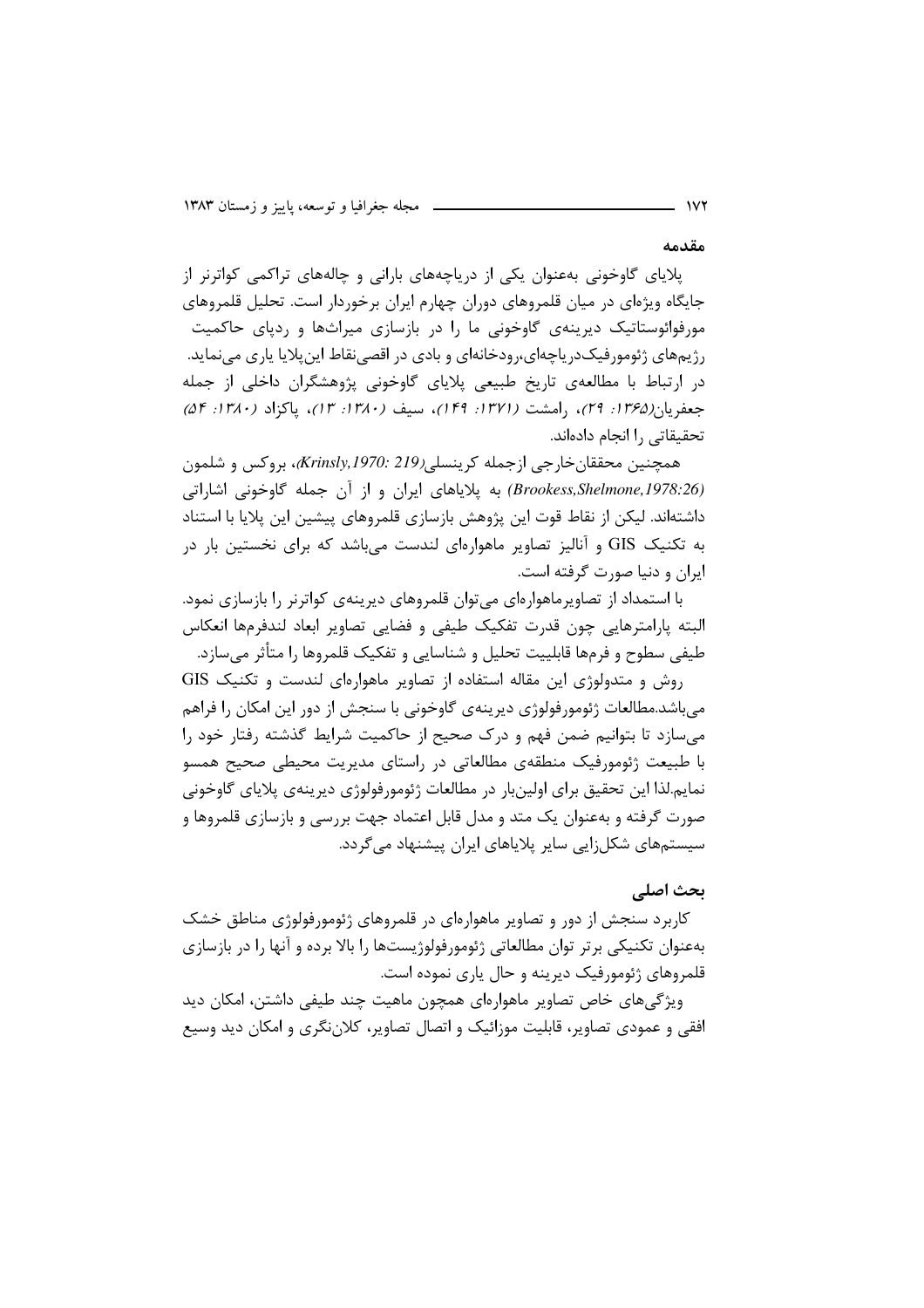به قلمروها از طريق تصاوير،ارتباط فضايي و هندسي بين لندفرمها و سطوح ژئومورفيک را مهيا ساخته و نيز فاكتورهايي همچون نوع اطلاعات، قدرت تفكيک طيفي و فضايي سنجندهها،ابعاد لندفرمها،رفتار طيفي متفاوت لندفرمها، بارزسازي و شناخت پديدههاي ژئومورفیک را به طرق گوناگون مقدور میسازد.

پلایای گاوخونی یکی ازحوضههای تراکمی نئوژن- کواترنرویک دریاچه تیپک بارانی دوران چهارم قلمداد میشود. وسعت این پلایا درکنترل سیکلهای اقلیمی کواترنر و بیلان آبی رودخانههای ورودی به آن بوده است.

مگاسیلابهای سفرهای،کاتاستروفی و متمرکز زاینده ود و سایر شعبات از یک طرف رژیم استاتیک و رسوبگذاری در این پلایا را تحت تأثیر قرار دادهاند و از طرف دیگر حاکمیت تناوب رژیمهای اقلیمی بارانی و خشک دوران چهارم، باعث فازهای پیشروی و پسروی پلایا و تعویض فرایندهای شکلزایی در قلمرو آن گردیده است.

شناسایی میراثها و ردپای حاکمیت رژیمهای ژئومورفیک رودخانهای، دریاچهای، بادي و يخچالي در قلمرو پلاياي گاوخوني تحولات اقليمي كواترنر در منطقه را آشكار می،سازد. زیرا رسوبات نئوژن ــ کواترنر این پلایا تحت تأثیر حرکات زمین،ساخت واقع نگردیده و ثبات فرمها و سطوح ژئومورفیک در این قلمرو فرصت شناسایی و تفکیک قلمروها را مهيا نموده است.

در ارتباط با مباحث ژئومورفولوژی قلمرو گاوخونی و حوضهی زایندهرود تعدادی از محققانداخلی و خارجی مطالعاتی را انجام دادهاند لیکن از به کارگیری تکنیک سنجش از دور و GIS در بررسی و بازسازی قلمروهای گذشته آن تاکنون هیچگونه تحقیقی صورت نگرفته است. در اینجا به پارهای از این مطالعات اشاره خواهیم نمود.

شلمون(1978:26) در ۴۰ کیلومتری جنوب شرقی اصفهان شش واحد زمینشناسی و پنج واحد ژئومورفولوژیکی را گزارش میدهد که همگی مربوط به دورانچهارم هستند. شلمون در یاورقی تحقیق خود خطوط ساحلی۱۲۰تا۱۴۰ متر بالاتر از چالەيگاوخونى را با كيفيت زير قابل رديابى دانسته است.خطوط ساحلى فوق بەطور گسسته دست کم به مساحت ۷۵ کیلومتر در امتداد کنارهی شرقی باتلاق شکل گرفتهاند. گذشته از این بقایای خطوط ساحلی جوانتر که تداوم کمتر دارند در نزدیکی ورزنه در مجاور باتلاق قرار دارند. رامشت (۱۳۷۱: ۱۴۹) با تحلیلی از دو سطح گاوخونی یک ارتباط تطابقی بین زبانههای یخچالی شیرکوه یزد و نیز سطوح آبی دریاچهی گاوخونی انجام داده و سپس حجم تخلیهی آب را در دریاچهی گاوخونی تنها به رودخانهی زاینده ود و نیز فاکتورهای اقلیمی کاهش دما و تبخیر نسبت داده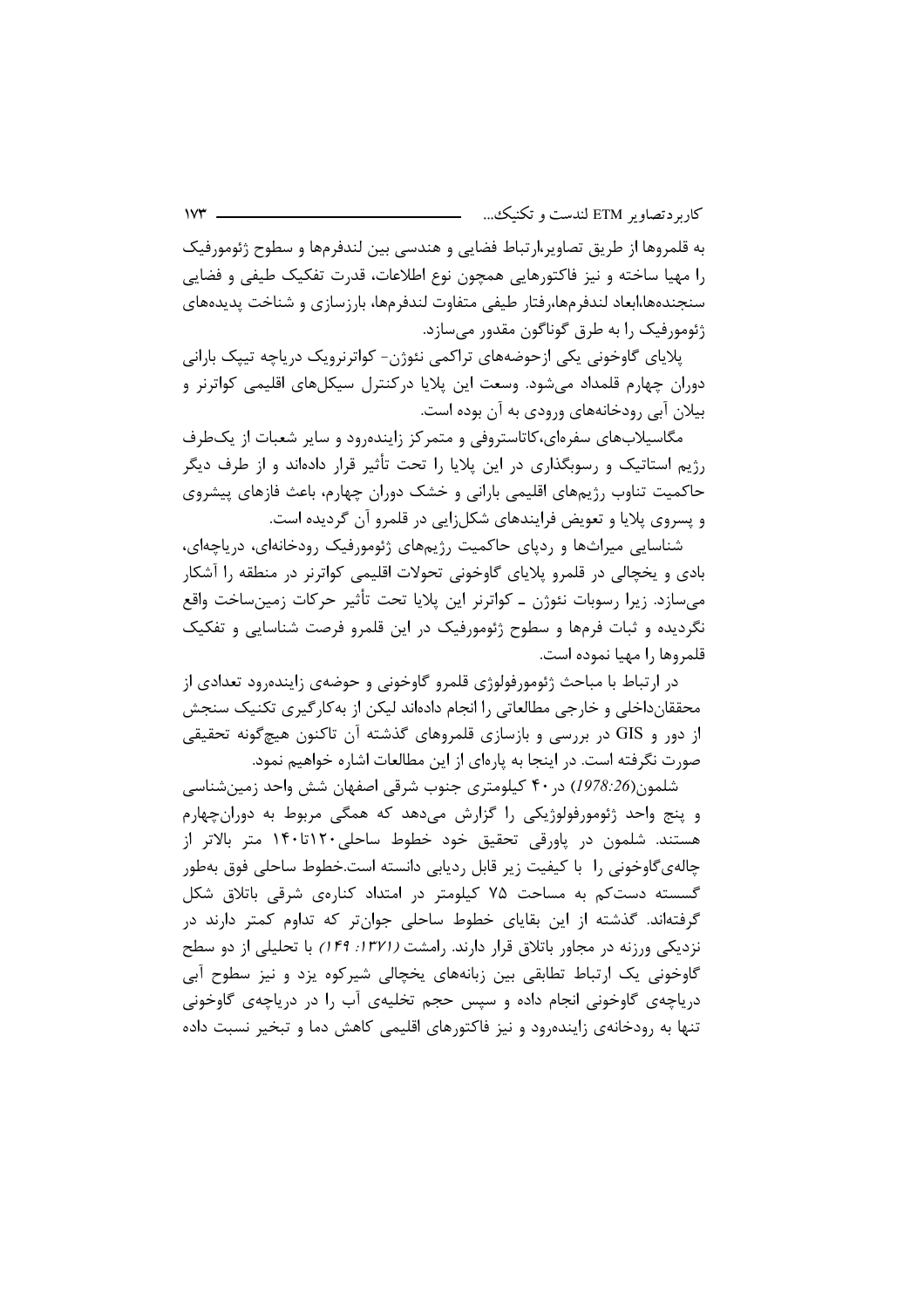است. به عبارت دیگر با استناد به شواهد ژئومورفولوژی موجود در دامنهی غربی و شرقی شیرکوه یزد (تطابق دو تراس گاوخونی با سیرکهای یخچالی طزرجان یزد) کوشیده است تا شرایط دمایی ناحیه را تحلیل کند و سپس به بازسازی و رابطهی تعادل یخ و سطح آب دریاچهی گاوخونی با دما و میزان تبخیر مبادرت نماید. ایشان برای کاهش دما در مقایسه با بارندگی در ارتباط با بیلان آبی گاوخونی سهم بیشتری قایل میباشد.

محدودهی مطالعاتی با مساحت ۳۰۰۰۰ کیلومتر مربع در برگیرنده بخش اعظمی از قلمرو حوضهی زایندهرود می باشد و در مختصات جغرافیایی ۵۰ درجه و ۲۵ دقیقه و ۴ ثانيه تا ۵۳ درجه و ۴۵ دقيقه و ۶ ثانيه شرقي نسبت به نصفالنهار گرينويچ واقع شده است. این در حالی است که عرض جغرافیایی محدودهی مطالعاتی ۳۱ درجه و ۱۵دقیقه و ۳۶ ثانیه تا ۳۳ درجه و ۳۴ دقیقه و ۴۵ ثانیهی شمالی از مدار استوا قرار گرفته است. ضمناً محدوده مطالعاتی در قلمرو حوضهی گاوخونی واقع گردیده و قسمت اعظم زیر حوضههای مرغاب، خشکهرود، زرچشمه، رحیمی گاوخونی و حوضهی زایندهرود را در بر میگیرد (شکل ۱).



شکل ۱: موقعیت محدودهی مطالعاتی در حوضهی گاوخونی و زایندهرود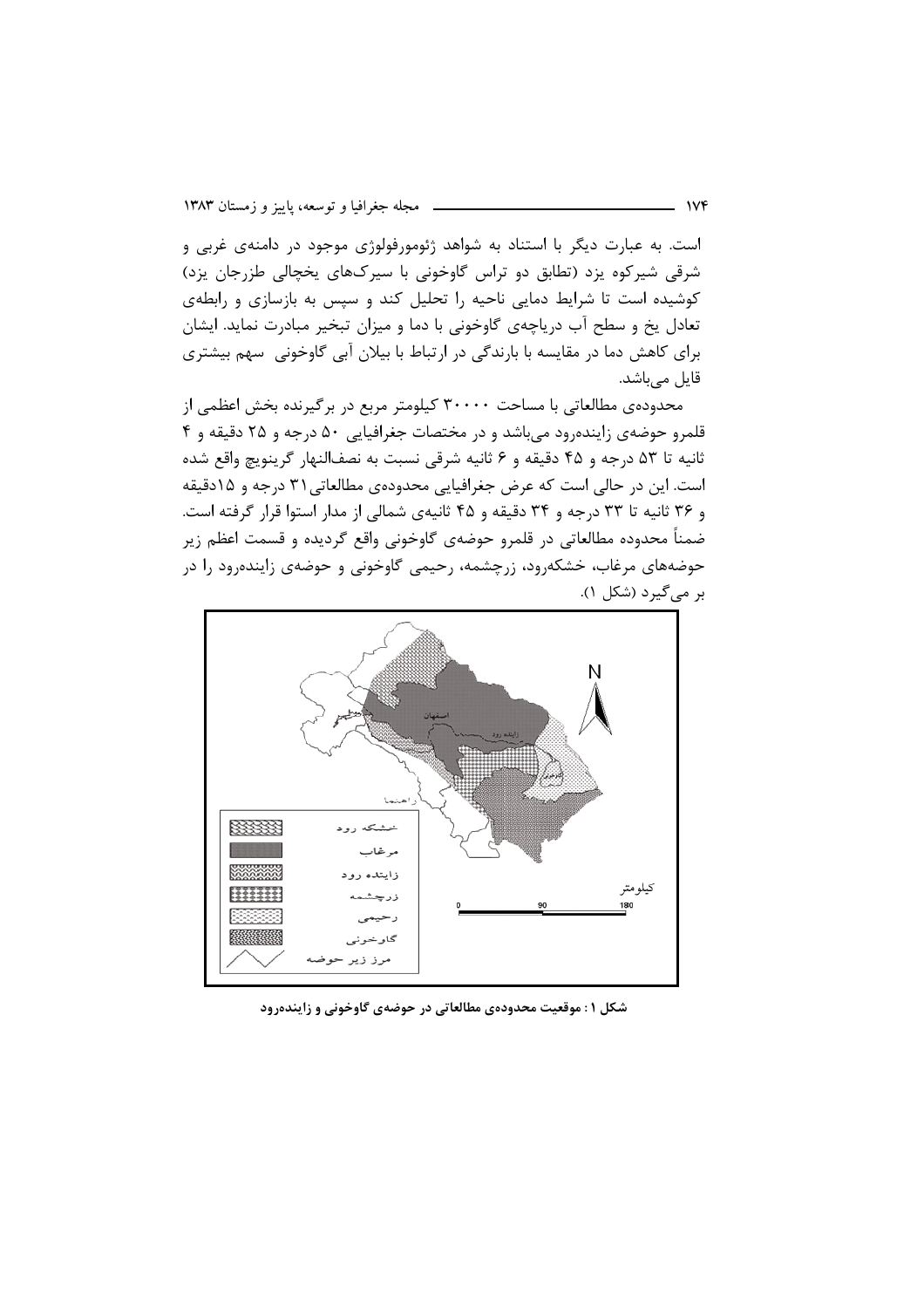بهدلیل وسعت قلمرو مطالعاتی، تصاویر پوشش دهندهی منطقه را بخشهایی از سه تصویر ماهوارهای لندست در بر میگیرد که تصاویر مورد استفاده در منطقهی مطالعاتی مربوط به سنجندهي +ETM ماهوارهي لندست هفت ميباشد.ضمناً زمان، شمارهگذار و ردیفهای تصاویر به ترتیب ۳۷-۱۶۳ به تاریخ ۲ ژوئیه سال ۲۰۰۰ میلادی، ۳۷-۱۶۳ به تاریخ ۲ اوت سال ۲۰۰۰ میلادی و ۳۸-۱۶۳ به تاریخ ۲۷ می سال ۲۰۰۰ میلادی می باشد. ابعاد متفاوت فرمها و سطوح ژئومورفیک، تنوع و تداخل قلمروها و فرمها در یکدیگر،اختلاف در سرشت رسوبی فرمها و رخسارهها و در نتیجهیرفتار طیفی متفاوت سطوح ژئومورفیک تکنیکهای خاصی را در راستای عملیات بارزسازی و آنالیز تصاویر قلمرو مطالعاتي طلب نمود.

# تکنیکهای مورد استفاده در تحقیق

جهت بررسی قلمروها و محدودههای پیشین گاوخونی از یک تکنیک ابداعی جدید یعنی استفاده از سطوح طیفهای ارتفاعی مدل رقومی ارتفاعی نقشهی شیب و نیز ردیابی قلمروها با پردازش تصاویر ماهوارهای منطقه استفاده نمودیم. لذا از عملیات و تکنیکهای به کار رفته در جریان این تحقیق در بخش سیستم اطلاعات جغرافیایی میتوان به تهیهی لایهی طیفهای ارتفاعی، لایهی شیب مدل رقومی ـ ارتفاعی منطقه، لایهی آبراهه و لایههای موضوعی ژئومورفولوژی اشاره نمود. ضمناً در بخش سنجش از دور از عملیات ورود و تبدیل فرمت باندهای سنجنده +ETM بررسی آماری باندها، تصحیح هندسی تصاویر عملیات موزائیک انطباق و هموارسازی تصاویر تهیهی منحنىهاى طيفى قلمروها و فرمها انتخاب بهترين تركيب باندى آناليز مؤلفههاى اصلى ادغام اطلاعات سنجنده +ETM لندست هفت با يكديگر، به كارگيري عمليات متعدد فیلترینگ و کنتراست استفاده گردید. در اینجا به تبین عملیاتG.I.S و سنجش از دور مے پر داز یم.

#### عمليات G.I.S

#### تهيهي نقشهي سطوح طيف هاي ارتفاعي محدودهي مطالعاتي

ابتدا نقشەهای توپوگرافی پوشش دهندەی قلمرو مطالعاتی به مقیاس ۱:۲۵۰۰۰۰ در محیط نرم|فزار الویس توسط میز رقومگر به فرمت رقومی و لایهی وکتوری تبدیل گردید. سپس پارهای از عملیات از قبیل ویرایش اتصال نقشههای رقومی شده به یکدیگر

 $1V\Delta$  -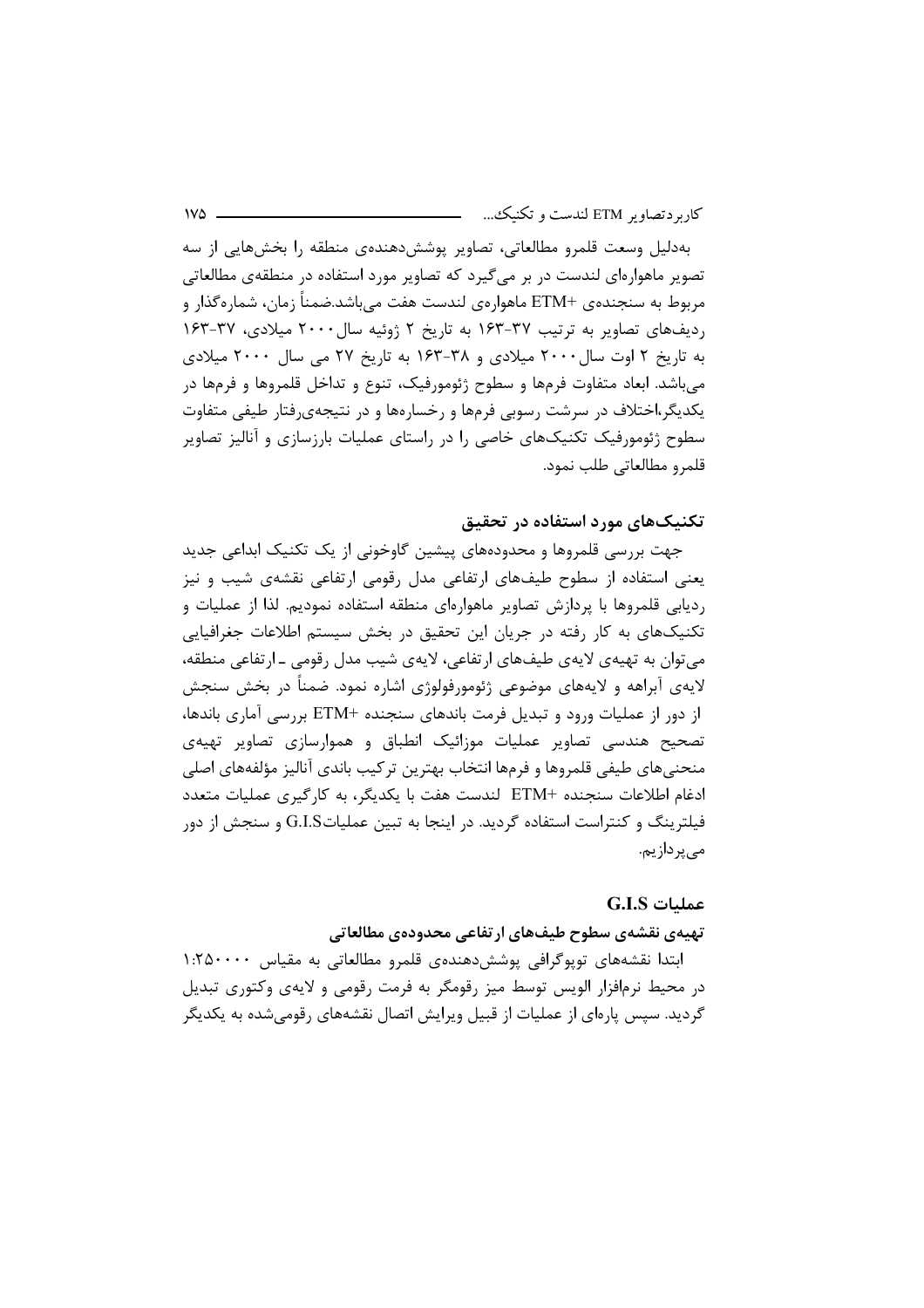تصحیحات لازم در مرز بینحاشیهها صورتگرفت و در مرحلهی بعدی عملیات شبکهای نمودن و تبدیل فرمت نقشهها از برداری به سلولی انجام پذیرفت. در مرحلهی بعد با استفاده از روش میان یابی به کلیهی پیکسلها ارتفاع اختصاص داده شد. پیکسل سایز بهکاررفته در عملیات درون یابی۳۰ متر انتخاب گردید و در خاتمه نقشه طیفهای ارتفاعی تهیه گردید (شکل ۲).

## تهيهي مدل رقومي ارتفاعي محدودهي مطالعاتي

بعد از انجام کلیهی عملیات که در قسمت قبل بیان گردید مدل رقومی محدودهی مطالعاتی با قدرت تفکیک ۳۰×۳۰ متری نیز تهیه گردید. گرچه میدانیم که میزان دقت مدل D.E.M به مقياس نقشه، فاصلهى خطوط ميزان منحنى و انتخاب ابعاد پیکسل مورد نظر بستگی دارد؛ لذا مدل D.E.M تهیه شده از نقشههای ۱:۲۵۰۰۰ به اهداف از پیش تعیین شده در تحقیق پاسخ مثبت داد (شکل ۲).

#### نقشه شيب و طبقات شيب محدوده مطالعاتي

نقشهی شیب با این هدف که قلمروها و فرمهای حاشیهای آن در کدام کلاس شیب واقع میشوند تهیه گردید. بنابراین پس از انجام چند مرحله عملیات G.I.S در محیط نرمافزار الویس و با استفاده از تابع طبقهبندی و اعمال دوبار فیلترگذاری بر روی نقشه طبقات شیب تهیه و اصلاح گردید و سپس این نقشه با استفاده از متد طبقهبندی به ۸ کلاس برحسب درجه گروهبندی گردید (شکل ۲).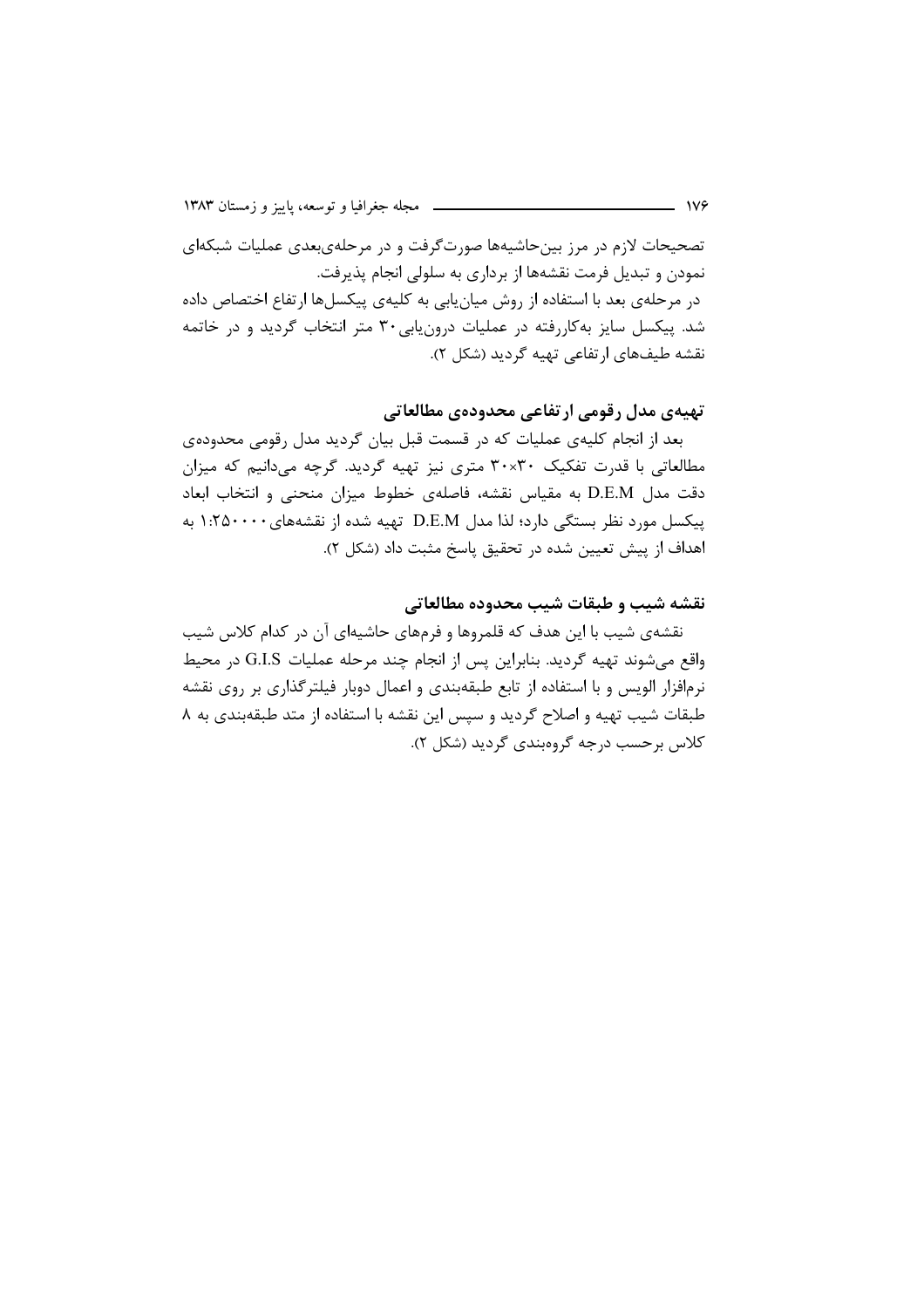

 $1VV$  -

شکل ۲: الف- مدل ارتفاع رقومی ب- طیفهای ارتفاعی ج- نقشهی شیب محدودهی گاوخونی کبیر(سیف،۱۳۸۳)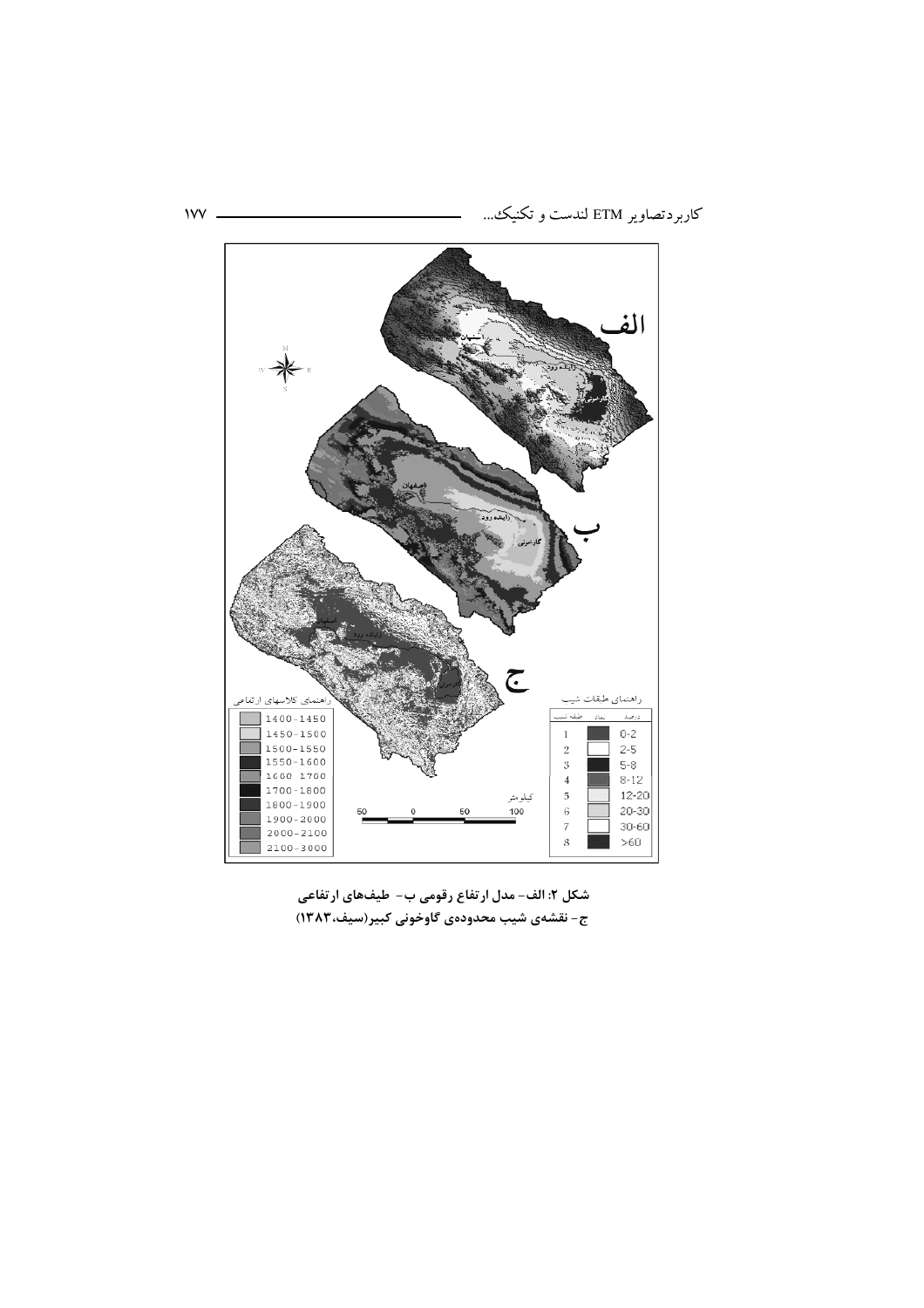تحلیل و بررسی قلمروهای دیرینهی گاوخونی با تکنیک G.I.S

پس از آنکه نقشهی طیفهای ارتفاعی تهیه شد با عملیات بزرگنمایی و تحلیل سطوح ارتفاعی در مجاورت یکدیگر متوجه شدیم که مرزهای این سطوح از یک سری فرمهای خاص ژئومرفولوژیکی از جمله دلتاهای بزرگ رودخانهای تبعیت میکنند با پارهای از عملیات میدانی و دیدن همزمان تصاویر ماهوارهای آنالیز شده مربوطه صحت این مسأله مورد تأیید قرار گرفت. سپس مبادرت به تهیهی یک لایه وکتوری از منحنیهایی که از فرمهای کلان تبعیت میکنند گردید. به عبارت دیگر پس از بررسی،های میدانی و تصویری متوجه شدیم که سطوح و قلمروها تا چهار سطح یی در پی از فرمها تبعیت میکنند. در مرحلهی بعد یک لایه وکتوری از این چهار قلمرو استخراج و طی عملیاتی در محیط GIS یک لایه موضوعی قلمروها از منحنیهای مربوطه تهیه گردید. در مرحلهی بعد مدل رقومی ارتفاعی منطقه D.E.M با عملیات بزرگنمایی بر روی صفحهی رایانه تحلیل گردید.این مدل سهبعدی ارتباط معنی دارتری با فرم دلتاها پیدا می نمود سیس با تحلیل این مدل صحت ارتباط سطوح با قلمروها و جایگاه فرمها در حاشیهی قلمروهای دیرینه باز هم موردتأیید قرار گرفت بهعبارت دیگر حاشیهی کلیهی قلمروهای و سطوح چهارگانه که مرز آنها بامنحنیهای ارتفاعی ۴۵۰و ۱۵۰۰و۱۵۵۰ و۱۶۰۰ متری پوشش داده میشد با فرمهای کوچک و بزرگ تحت عنوان دلتاهای جدید و قدیم رودخانههای ورودی به گاوخونی (رودخانههای زایندهرود مرغاب، خشکهرود،زرچشمه و رحیمی) پیوندوارتباط معنیداری پیدامینمود.

در برخی قسمتها منحنیهای مختلف به تبعیت از دلتاها و فرمها به حالت سینوسی و مواج میل مینمودند در این مدل رقومی نیز تکرار سطوح در پی هم مشاهده گردید و با مقایسهی نقشهی سطوح ارتفاعی و مدل رقومی انطباق کامل بین قلمروها و فرمها مورد تأیید قرار گرفت. سپس با استفاده از نقشهی شیب به تحلیل قلمروهای دیرینه و فرمهای حاشیهای مزبور مبادرت گردید. قسمت اعظم محدودهی مطالعاتی بهویژه بخشهای میانی از دامنهی شیب • تا ۲ درجه تشکیل گردیده است. در نیمهی غربی پلایا این دامنه به بیشترین مقدار میرسد زیرا نیمهی شرقی گاوخونی به دیوارەی کوهستانی محدود می شود. به عبارت دیگر می توان چنین استنباط نمود که جولانگاه پیشروی گاوخونی در فازهای بارانی کواترنر بیشتر به سمت محورهای جنوبی و شرقی گاوخونی بوده است.

 $\overline{\phantom{a}}$  iva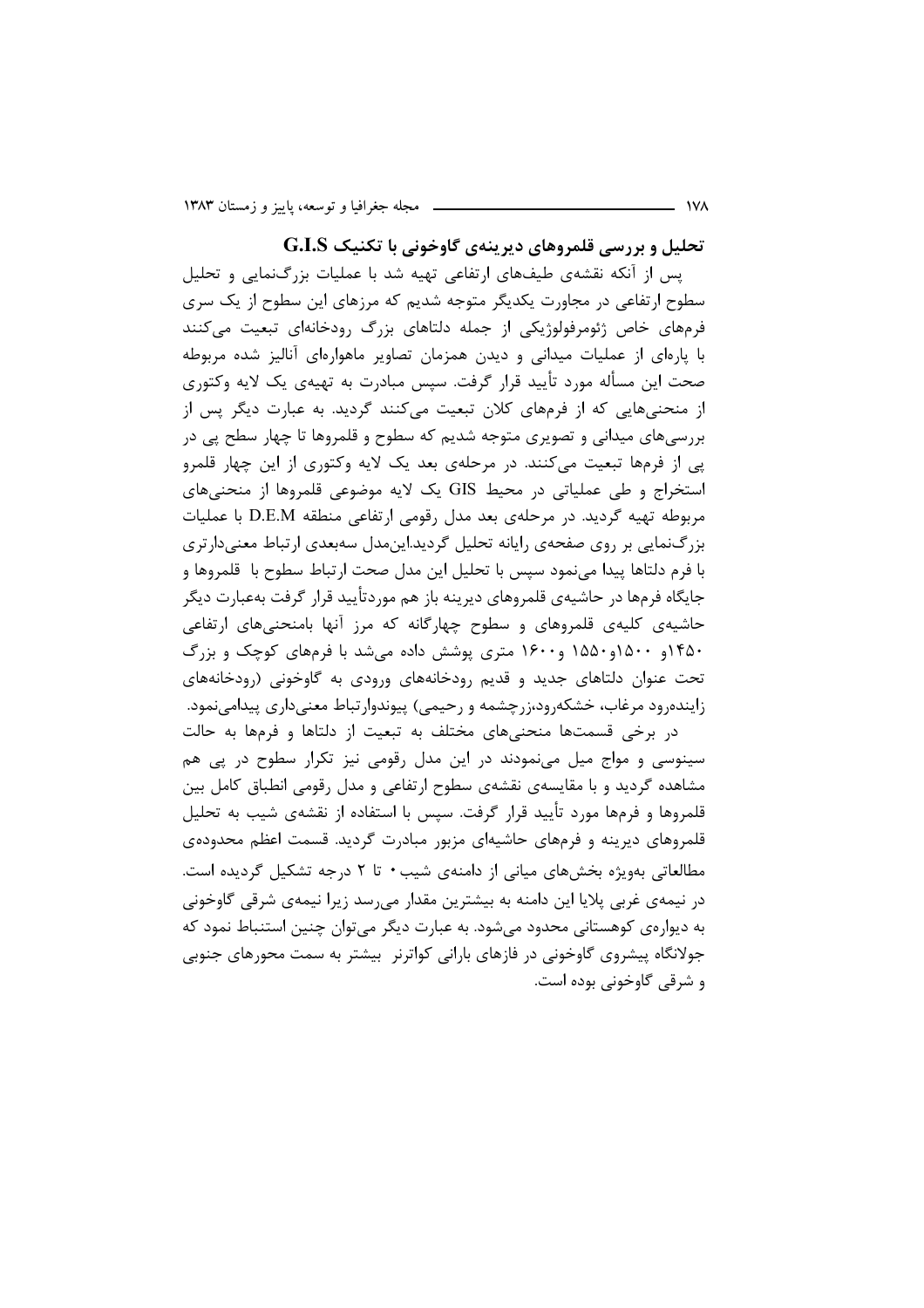با نگاه به نقشهی شیب و سطوح چهارگانهی قلمروها در حاشیهی شرقی در کلاس شیب • تا ۲ درجه تورفتگیهایی ملاحظه می شود که تعلق به فرمهای دیرینهی دلتاها دارد.لذا از طریق نقشهی شیب نیز حدود پیشروی قلمروهای،پیشین و فرمهای حاشیهای آن مشخص گردید و صحت تطابقی قلمروها از نظر همگنی با کمترین کلاس های شیب مورد تأييد قرارگرفت. پس از تأييد صحت قلمروهاي پيشين گاوخوني از طريق لايهي طیفهای ارتفاعی مدل رقومی ارتفاعی نقشهی شیب و نیز تصاویر ماهوارهای در محیط نرمافزار الویس و ای.آر.میر طی چند مرحله عملیات GIS لایههای برداری (وکتوری) چندضلعی (پلیگونی) و شبکهای (رستری) محدودهی مطالعاتی استخراج و تهیه گردید تا امکان انجام عملیات همپوشانی با سایر لایهها و تصاویر ماهوارهای و نیز مساحی قلمروها در مراحل بعدی فراهم گردد.

# عملیات سنجش از دور تکنیکهای سنجش از دور تصحیح هندسی تصاویر

پس از وارد نمودن باندهای|ولیه در میحط نرم|فزار6.3 ER-Mapper تصاویر با تعداد ۳۰ الی ۵۰ نقطه کنترل زمینی که از نقشههای توپوگرافی ۵۰۰۰۰: ۱و ۲۵۰۰۰! سازمان جغرافیایی ارتش استخراج گردید و با دقت ۰/۵ متر در پیکسل تصحیح هندسی شدند (جدول شمارهی ۱). لازم به یادآوری است که به جهت انجام عملیات ادغام اطلاعات چند طیفی با پانگروماتیک ابتدا باند پانگروماتیک تصحیح هندسی گردید و سپس سایر باندها نسبت به آن تصحیح هندسی و ثبت شدند.آنگاه محدودهی مطالعاتی را از تصویر مربوطه بهدلیل حجم بالا برش دادیم و بهساختن متادیتا از باندهای مربوطه مبادرت نموديم.

| شمارهگذار و ردیف | تعداد نقاط كنترل زميني | ميزان خطا (RMS) |
|------------------|------------------------|-----------------|
| 1557/TV          | ۴۱                     | .179            |
| 185178           | ۴.                     | $\cdot$ /۲۹     |
| 184107           | ۴۲                     | $\cdot$ /۲)     |

جدول ۱ : تعداد نقاط کنترل زمینی و میزان خطای هریک از تصاویرچند طیفی (سیف،۱۳۸۳)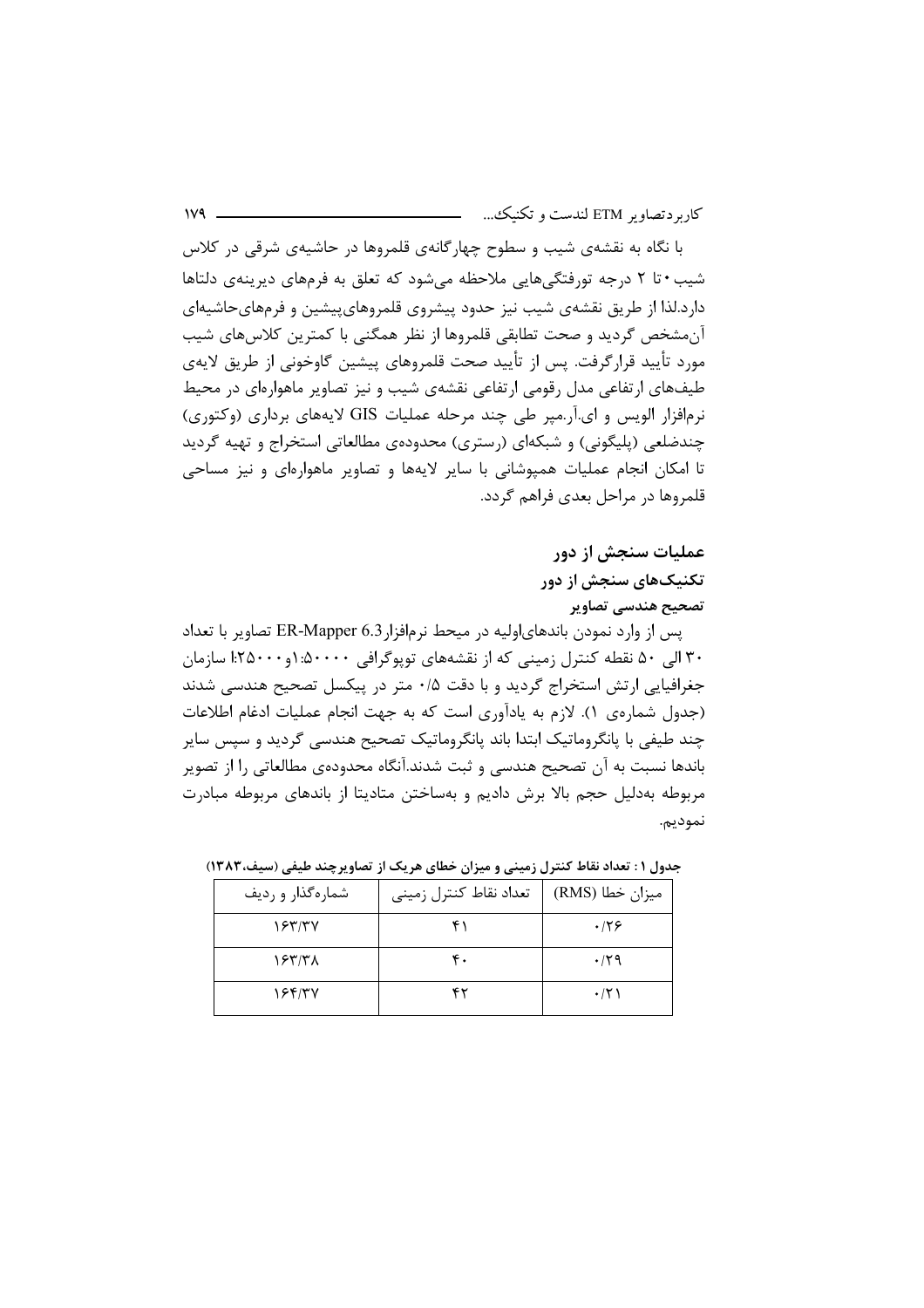تعيين بهترين تركيب باندى

جهت تعیین بهترین ترکیب باندی از فاکتورهای OIF نیز استفاده گردید. روش OIF بهعنوان فاکتورهای آماری ترکیب سه باند را بهترتیب میزان اطلاعات رتبهبندی می کند که بر اساس انحراف استاندارد و ضریب همبستگی بین باندها عمل میکند.لذا ترکیباتی كه حاوي بيشترين اطلاعات بودند بهترتيب تركيبات 432,765,742 بود. كه در ساير عملیات از جمله ساختن RGBهای مختلف و یا اعمال عملیات ادغام دادهها استفاده گ دىد

بررسی منحنی های طیفی

جهت بررسی رفتار طیفی باندها در قلمروسطوح مختلف ژئومورفیک منطقه مبادرت بهتهیهی منحنیهای طیفی نمودیم و بهترین باندها جهت ساختن تصاویر ترکیبی مورد شناسایی قرار گرفت.

#### آنالیز مؤلفههای اصلی (P.C.A)

هدف از کاربرد این تکنیک کاهش ابعاد دادههای چند باندی به دو یا سه مؤلفه اصلی میباشد.با اعمال این روش اطلاعات از چند باند گرفته و متراکم میشود و شانس تفکیک پدیدهها افزایش می بابد. در واقع P.C.A یک نوع تبدیل جهت فشردهسازی و بارزسازی اطلاعات باندها محسوب می5ردد. این٫وش بهتفسیر بهتر دادههای ماهوارهای کمک میکند ضمن اعمال این تحلیل بر روی باندها توانستیم مؤلفههای چندگانه را استخراج نموده و برحسب ضرورت از مؤلفههای تکی و یا ترکیبی استفاده نماییم و به تفسیر قلمروها و رخسارههای ژئومورفیک از جمله دلتاها و آثار دریاچهای مورد نظر بير دازيم.

#### ادغام اطلاعات (Data fussion)

تصاویر چند طیفی محدودہی مطالعاتی که قبلاً بر اساس باند پانگروماتیک (باند ۸) تصحیح هندسی و ثبت گردیده بودند بر اساس ترکیبات رنگی کاذب مورد نظر (RGB=742,432) در محيط نرمافزار ER-Mapper 6.3 با استفاده از الگوريتم (Brovy) با یکدیگر ادغام گردیدند. با اعمال فیلتر مکانی بالاگذار از نوع Sharpen برروی باندهای به کار رفته در ترکیبات و نیز استفاده از کنتراستخطی از نوع متعادل سازی هیستوگرام بهترین کنتراست و وضوح را بر روی ترکیبات مورد نظر به دست آوردیم که اشکال ژئومورفیک تیهی شاهدها (آثار گذشته تراسهای گاوخونی) و دلتاها به خوبی قابل مشاهده و ردیابی بودند.

 $\lambda$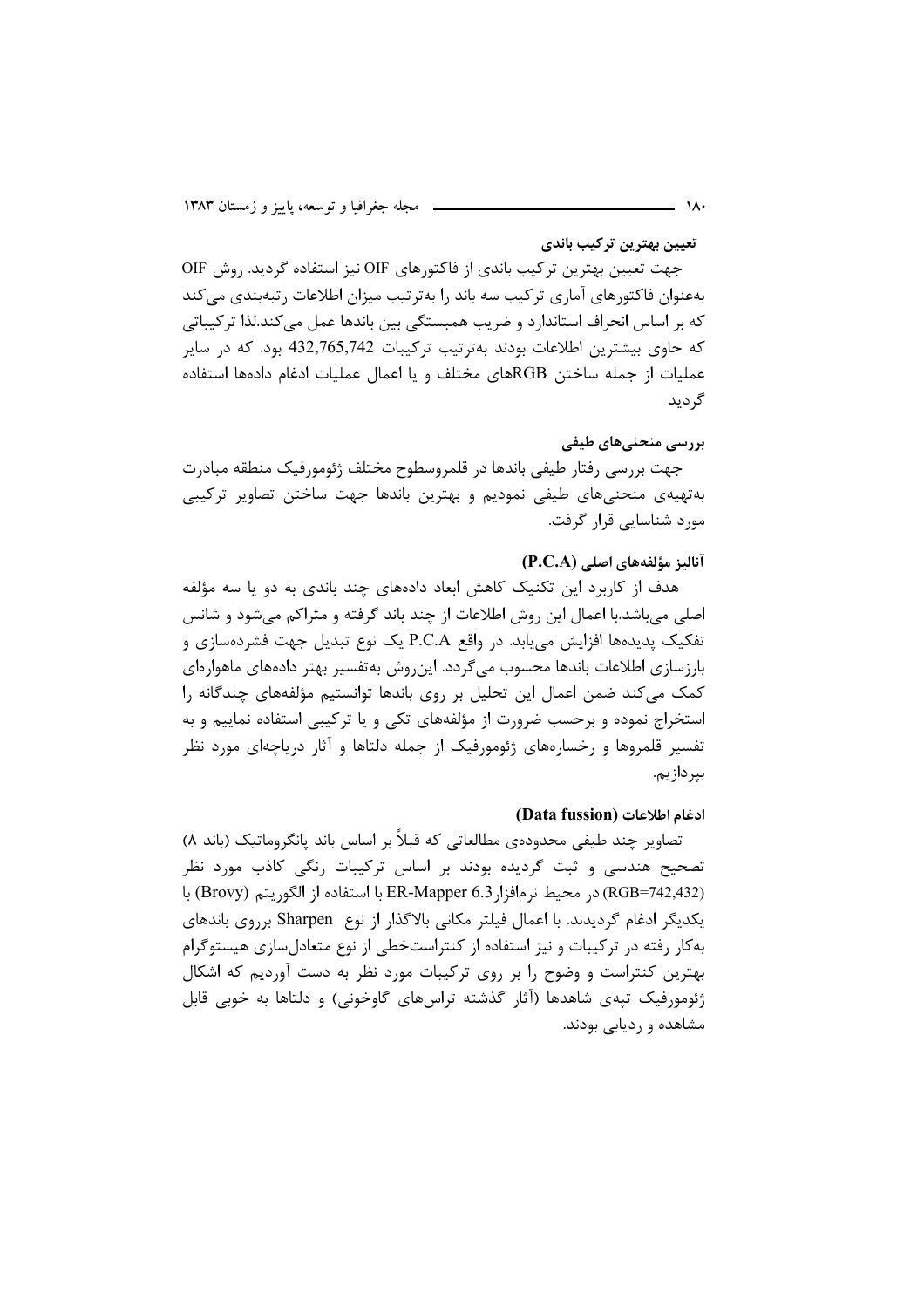تحلیل و بررسی قلمروهای دیرینهی گاوخونی با تکنیک سنجش از دور تفکیک و شناسایی قلمروهای گذشته با عملیات سنجش ازدور

یس از تهیه و تأیید صحت تطابقی لایههای طیفهای ارتفاعی مدل رقومی ارتفاع و نقشهی شیب با قلمروهای دیرینه و تفکیک سطوح اولیه در مرحلهی بعدی از طریق تصاویر ماهوارهای و با استناد بر عملیات پردازشی به ردیابی توالی و جایگاه قلمروها و فرمها ژئومورفیک پرداخیم. لذا در این|رتباط ترکیبات مختلفی از قبیل ,54, 754, 754 742 در عملیات بازشناسی بهروش تفسیر چشمی شرکت دادهشدند و در طی عملیات یردازش تصویر از متدهای مختلف بارزسازی از قبیل اعمال کنتراست خطی و فیلترینگ و نیز به کار گیری فاکتورهایتفسیر همچون فرم رنگ تن و الگو استفاده گردید.تا بتوانیم سیمای قلمروها و فرمهای ژئومورفیک واقع در سطح و مرز قلمروها را به دقت بررسی نماییم. در مرحلهی بعدی لایههای قلمروها که از مدلهای ارتفاعی استخراج شده بود طی یکسری عملیات با تصاویر ماهوارهای زمین مرجع شدند و با تصاویر مورد آنالیز هميوشاني و تركيب گرديدند (شكل ٣).

سپس با عملیات متعدد پردازشی و آنالیزهای مختلف بهدنبال آثار و شواهد موجود در مرز تطابقي لايهها (لايهى وكتورى مرزها و تصاوير ماهوارهاى پردازش شده) پرداختيم گرچه به دلیل تداخل قلمروهای شکلزایی در یکدیگر و تنوع الگوهای طیفی در تصاویر قابلیت تفکیک و بارزسازی بهسختی صورت گرفت. لیکن سرانجام علاوه بر تأیید جایگاه فرمهای دلتایی در حاشیهی قلمروها به ردیایی نوراهایی از داغ آبهها و تیه شاهدها حاشیهی سطوح و قلمروها موفق شدیم. یعنی در ابتدا تصاویررنگی متعددی بهشمارهی تركيبات 432, 574, 742 ساخته شد و سيس هر كدام با باند ٨ تركيب گرديدند تا بتوانیم فرمها را با تفکیک مکانی بهتری شناسایی و ترسیم نماییم زیرا ابعاد یکی از آثار دیرینهی مورفیک یعنی تیهشاهدها از اندازهی کوچکتری برخوردار بودند دلیل این که از ترکیبات متنوع جهت انجام این عملیات استفاده گردید. تنوع و پراکنش شواهد و فرمهای دیرینه (تیهشاهدها ِدلتاها و قلمروها) در اقصی نقاط قلمرو گاوخونی کبیر بود که از شرایط یکسانی از نظر ماهیت رسوبی و ویژگیهای بازتابی برخوردار نبودند.

یس از آنکه کلیهی عملیات بارزسازی قلمروها و فرمهای واقع بر حاشیه آنها انجام گرفت و در بازدیدهای میدانی صحت جایگاه قلمروها و فرمها تست گردید. در مرحلهی بعدی با پس;مینه قرار دادن تصاویر پردازششده ماهوارهای در طی چندمرحله عملیات G.I.S مبادرت به تهیهی نقشههای موضوعی ژئومورفولوژی دلتاها و تیه شاهدها یا داغآبههای دریاچهای نمودیم (شکل ۴) .

 $\mathcal{M}$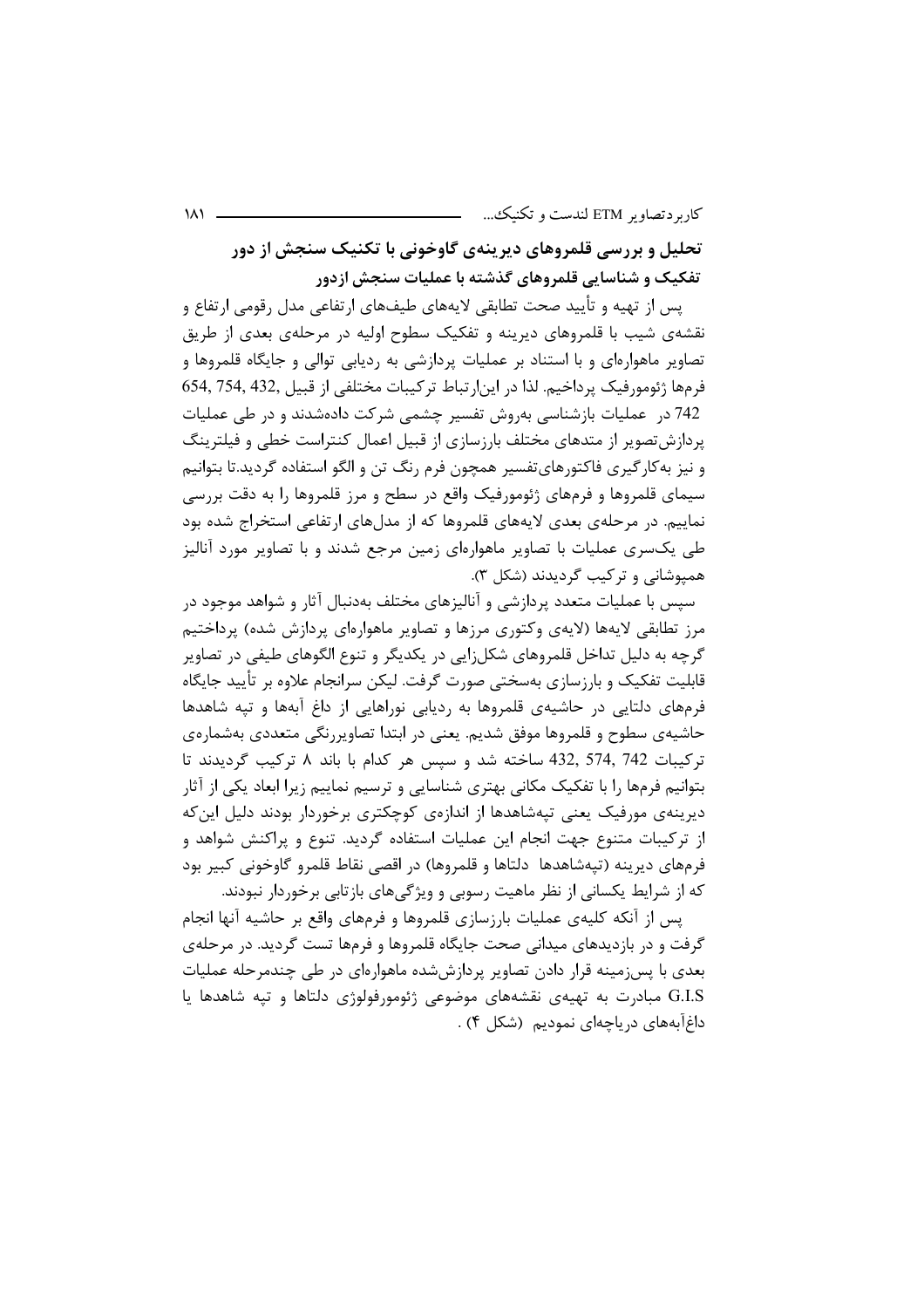

شکل ۳: الف) انطباق قلمروهای گذشتهی گاوخونی بر روی تصویرکاذب رنگی با ترکیب۷۴۲ ب) شناسایی وتفکیک دلتاهای دیرینهی گاوخونی در حاشیهی قلمروها ج) شناسایی وتفکیک آثار سواحل دیرینهی گاوخونی در حاشیهی قلمروهای گاوخونی کبیر(سیف۱۳۸۳)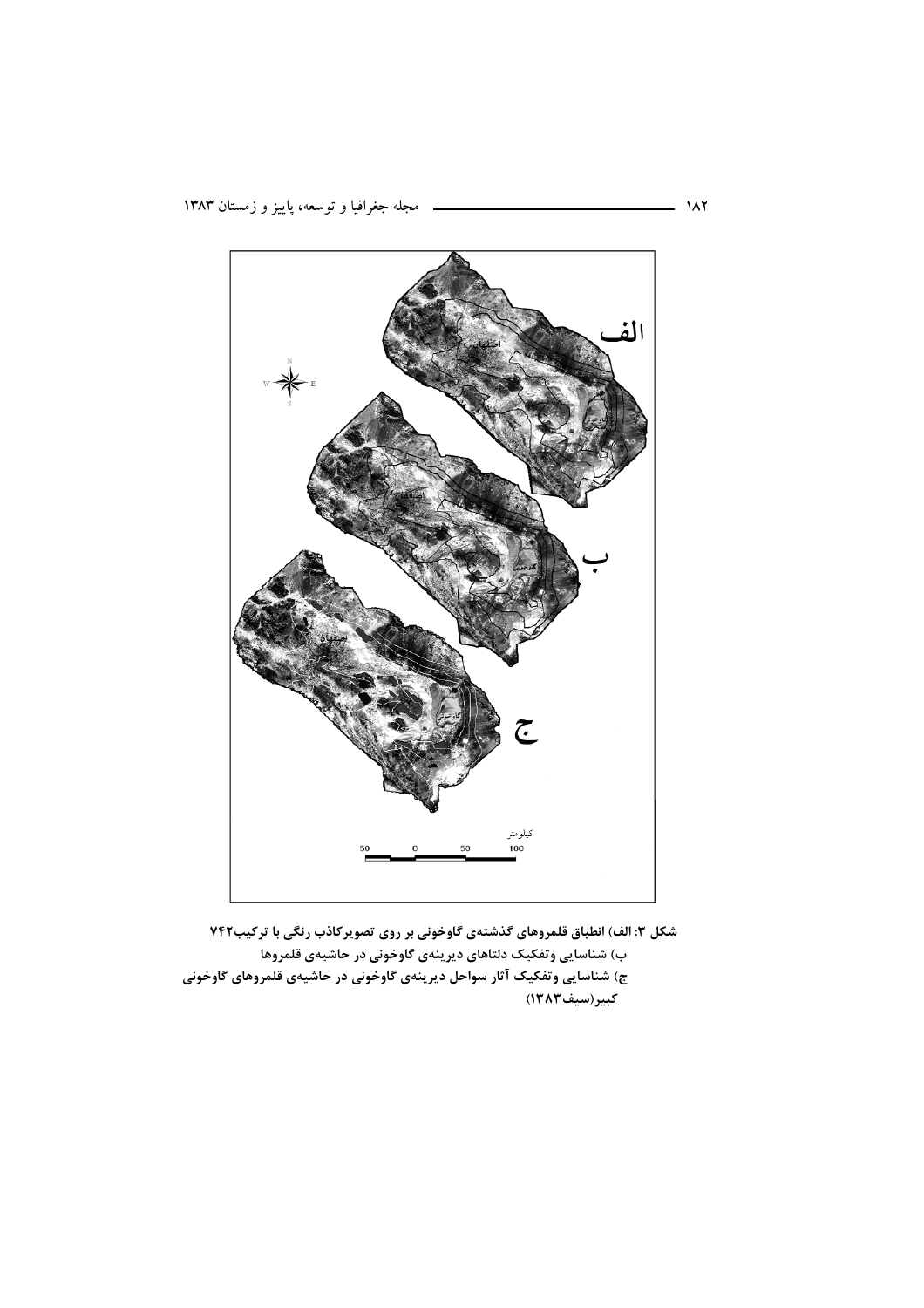تهیهی نقشههای موضوعی ژئومورفولوژی قلمروها و فرمهای دیرینه گاوخونی بازسازي دلتاها

پس از عملیات انطباق قلمروهای گذشتهی گاوخونی بر روی تصاویر پردازش شده و مدل رقومی ارتفاعی منطقه و تعیین سطوح پیشین پلایا اقدام به شناسایی و ردیابی اولین فرم و رخسارهی رودخانهای تحت عنوان دلتاها در اقصی نقاط مرزی پلایای گاوخونی کبیر نمودیم. از آنجا که گاوخونی توسط شعبات و جریانات متمرکزی چون زاینده ود، ایزدخواست، زرچشمه و خشکه ود تغذیه می شده است لذا بهدنبال پیشروی و پسروی گاوخونی در طی عملکرد فازهای سرد و گرم کواترنر موقعیت دلتاهای رودخانههای تغذیه کنندهی گاوخونی نیز تغییر میکرده است.

بنابراین در ابتدا قلمروهای مورد نظر در ترکیبات رنگی کاذب ساخته شد و سیس با انداختن لایهی قلمروها بر روی تصاویر مربوطه به روش تفسیر چشمی و بر اساس قاعدهی تشخیص الگوها و فرمها با متد ترسیم از صفحهی کامپیوتر در محیط نرمافزار الویس از کلیه دلتاهای قدیم و جدید لایههای موضوعی استخراج گردید و سپس در طی عملیاتی در محیط GIS به فرمت چندضلعی یا پلیگونی تبدیل گردیدند و در نهایت در محیط برنامهی ARC-Vew همگی آنها علامتگذاری گردیدند که حاصل این عملیات تهیهی نقشههای موضوعی دلتاها می باشد(شکل ۴). دلتاهای بزرگ دیرینه بیشترین تطابق را با قدیمیترینقلمروهای گاوخونی(فازهای اول و دوم واقع در ارتفاع ۱۶۰۰ و ۱۵۵۰ متری) دارند بهویژه دلتاهای بزرگ رودخانه ایزدخواست در نیمهی جنوبی گاوخونی دلتای بزرگ مسیر قدیمی زایندهرود (یعنی محور کنونی نجف آباد- اصفهان) و نیز دلتای عظیم خشکهرود که در مدخل ورودی شهراصفهان (محور تهران- اصفهان) واقع گرديده است.

قلمرو یا تراس سوم گاوخونی منطبق بر ارتفاع ۱۵۰۰ متری دلتاهای دیگری را در برمي گيرد كه ابعاد آنها از دو قلمرو قبلي كوچكترمي،باشد تعداد سه دلتاي مخروطي در نيمەي جنوبى گاوخونى متعلق بە رودخانەي رحيمى و ساير شعبات تغذيەكنندە، يک دلتا درمحدودهی نیکآباد و محمدآبادجرقویه که با پوشش گنکلومرایی مصب گذشتهی رودخانه زرچشمه گذشته برخورد میکند (این سطوح گنکلومرایی نشان از پرانرژی بودن رودخانههای گذشته گاوخونی کبیر مینماید) و یک دلتا نیز در حوالی پلایای سگزی که متعلق به مصب گذشته رودخانههای مرغاب و خشکهرود می باشند.

در پیرامون فاز فعلی گاوخونی دلتاهای جدیدی شکل گرفته که بزر گترین آنها دلتای زاینده ود در نیمهی شمالی قلمرو فعلی گاوخونی می باشد و دلتاهای دیگری در نیمهی جنوبي قلمرو فعلي گاوخوني كه ابعاد كوچكترى دارد توسط رودخانههاى رحيمي و

 $\mathcal{M}^{\star}$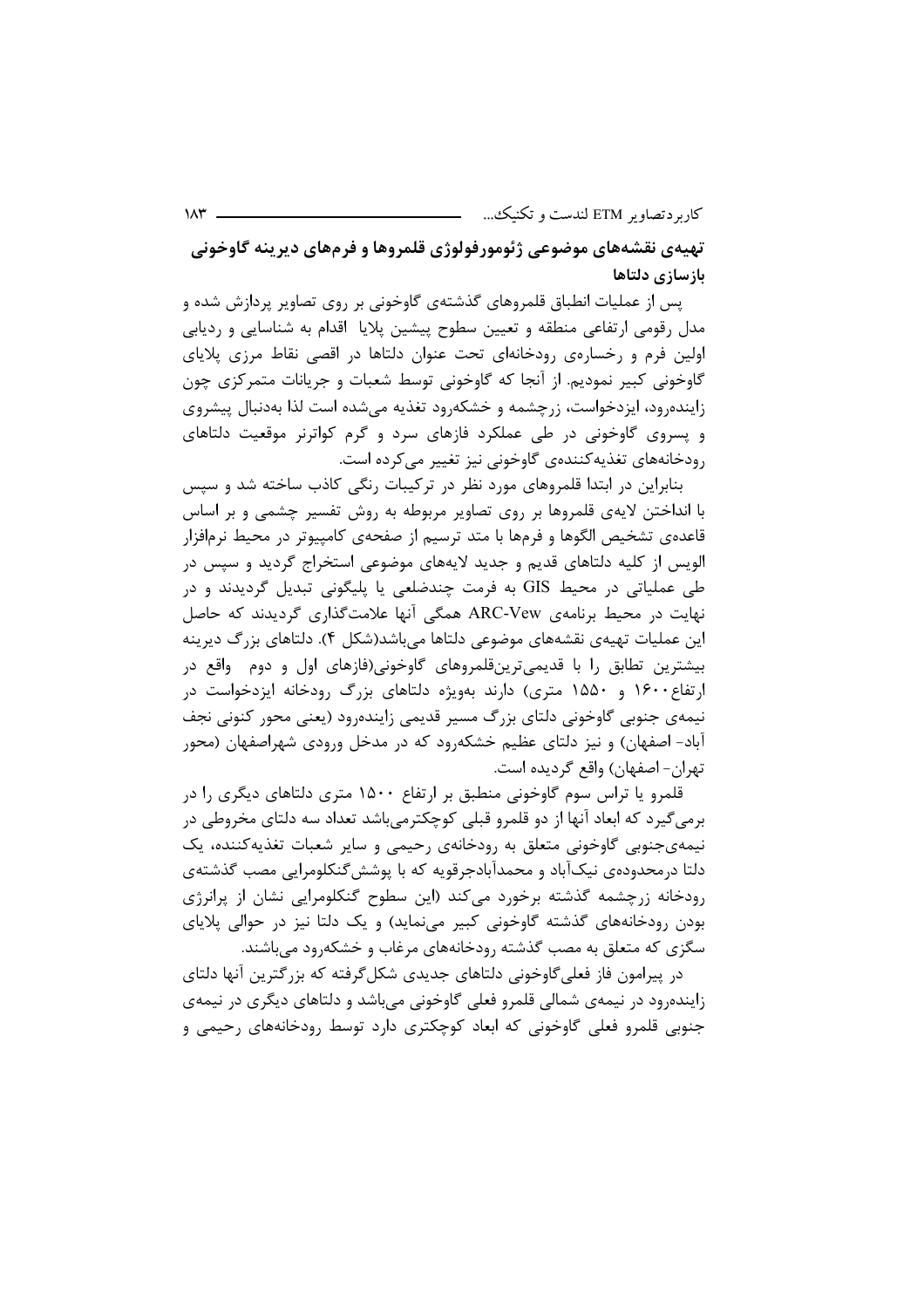سایر شعبات فرعی که از ارتفاعات نیمهی جنوبی گاوخونی تغذیه میشوند تشکیل گردیدهاند. در نیمهی شرقی گاوخونی فعلی نیز دلتاهای کوچکی به چشم میخورد. نیمهی غربی گاوخونی به دلیل استیلای ارگ و شنزارهای وسیع فاقد دلتا می باشد.

تطابق دلتاهای دیرینه با مسیرهای گذشته رودخانههای خشکهرود مسیر قدیمی زاینده,ود (دلتای نجفآباد) ایزدخواست و زرچشمه نشان از بیلان آبی این پلایا در گذشته و فازهای مرطوب کواترنر مینماید به عبارت دیگر ابعاد دلتاهای دیرینه و ماندگاری این دلتاها دلیل بر طولانی بودن زمان استمرار دورههای مرطوب گذشته میباشد. وجود دلتاهای متوالی و تکرار آنها ًاز قدیم به جدید مبین این موضوع ً است که زیرحوضههای تغذیهکننده همگی به یک نسبت تغییرات اقلیمی را تجربه نمودهاند و نیز توالی مگادلتاها و ارتباط فضایی آنها نشان از تغذیهی گاوخونی کبیر توسط سایر جریانات متمرکز دارد. گرچه جریانات سفرهای مسلح به بار جامد نیز به هنگام وقوع بارشهای سنگین بر بستر دشتسرهای تغذیهکننده قلمرو گاوخونی کبیر در فازهای اقلیمی مؤثر بودهاند. بنابراین بیلان آبی گاوخونی را تنها با زایندهرود تحلیل و تفسیر نمي توان نمود. زيرا اذعان مي داريم كه اين پلايا در گذشته از شعبات مهم ديگري نيز همچون رودخانههای ایزدخواست، زرچشمه خشکهرود و سایر شعبات پایکوهی تغذیه می شده است *(سیف، ۱۳۸۴: ۳)*.

با استناد بر عملیات پردازش تصویر انجام گرفته در راستای بارزسازی دلتاهای رودخانهای قلمرو گاوخونی میتوان اذعان نمود که رابطهی معنیداری بین تحولات اقلیمی و سیستمهای شکل;ایی حاکم بوده و تداوم استیلای این شرایط ابعاد فرمها و قلمروها را در کنترل داشتهاند. به بیانی دیگر قدیمیترین قلمرو گاوخونی بزرگترین دلتاها را شکل دادهاند و به ترتیب که به اقلیمهای کنونی و فاز فعلی رسیدهایم دلتاها و فرمها نيز كوچكتر شدهاند *(سيف، ١٣٨٤: ٣).* 

# بازسازی تپه شاهدهایا داغ آبههای پیرامون گاوخونی

تیه شاهدها در قلمرو گاوخونی به عنوان شواهد و میراثهای اقلیمی گذشته می باشند که مبین حدود پیشروی دریاچهی گاوخونی در طی فازهای مرطوب و بارانی کواترنر محسوب میشوند.این آثار با قلمروهای دیرینهی گاوخونی از تطابق بسیار بالایی برخوردار میباشند. دو گسترهی مهم از پراکندگی این آثار (تپه شاهدها) در قلمرو دشتهای پایکوهی و نیز در دامنههای برخی از قلمروهای کوهستانی پیرامون گاوخونی مورد شناسایی قرار گرفت. بنابراین هدف از شناسایی بارزسازی و پردازش این شواهد

 $\overline{a}$   $\overline{a}$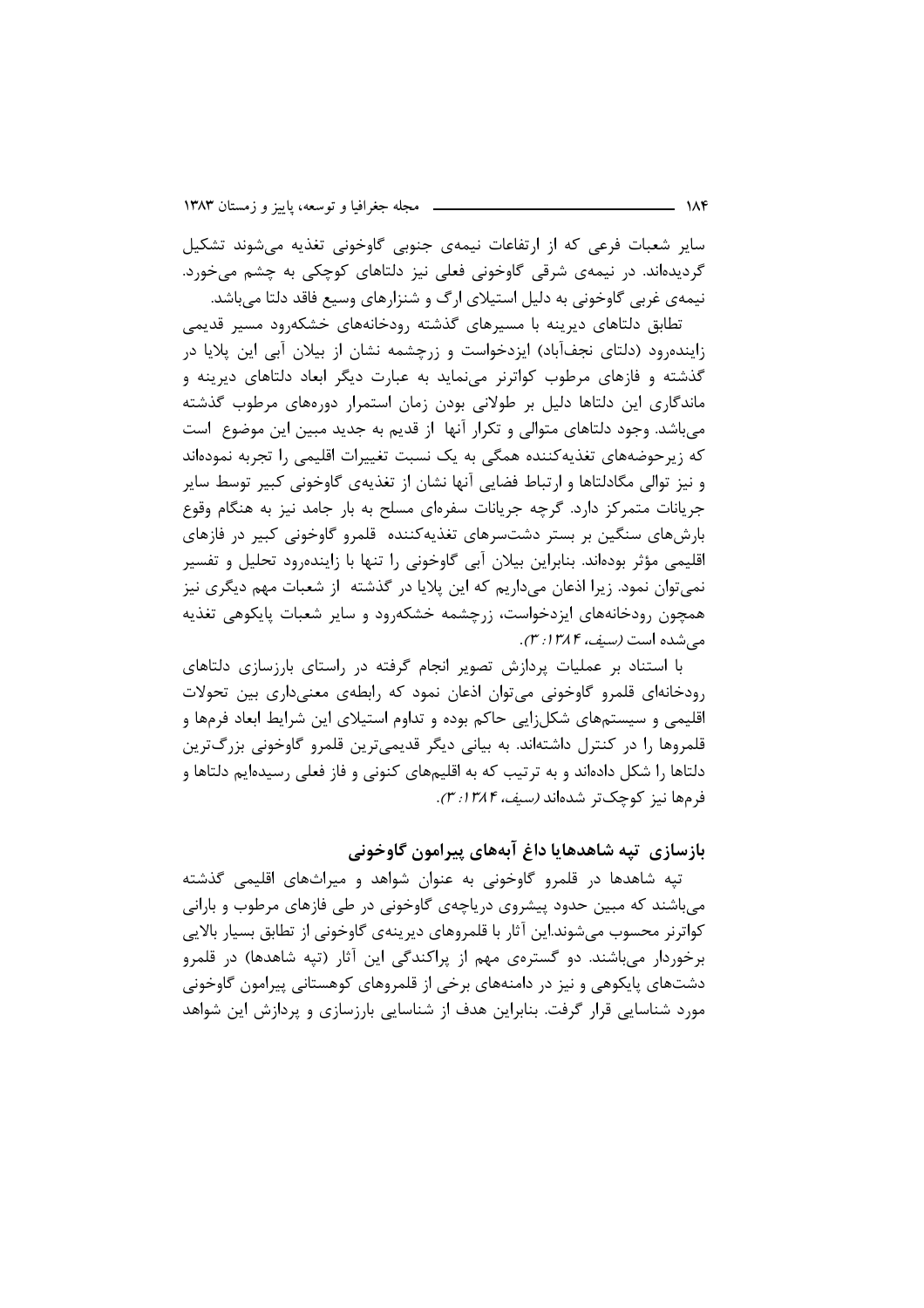تأييد قلمروهاي گذشتهي گاوخوني ميباشد. پس از آنكه مرزها و قلمروهاي ديرينهي گاوخونی بااستناد بر عملیاتG.I.S وآنالیز تصاویر ماهوارەای شناسایی گردید.

در ابتدا با بررسی منحنیهای طیفی گذرنده در قلمرو تپهشاهدها به تحلیل رفتار باندها پرداختیم و ترکیباتمختلفی چون742,432,742 در این راستا ساخته و بارزسازی گردید. سپس طی عملیاتی در محیط نرمافزار ER-Mapper لایهی وکتوری قلمروها را که قبلاً تهیه شده بود بر روی تصاویر پردازش شده انداخته و با بزرگنمایی تصاویر متوجه شديم كه نوارهايي روشن با الگو و رنگي خاص از تطابق بالايي در مرز قلمروها پیروی می کنند، لذا با این تشخیص اولیه کلیهی مرزها و قلمروها را در پیرامون پلایای گاوخونی تست و بررسی نمودیم و ملاحظه شد که این شواهد به صورت پیوسته و گسسته در قلمروهای پایکوهی و پناه برخی کوهستانها قابلیت شناسایی دارند لیکن ۱۲ ترکیب رنگی مختلف در راستای شناسایی تیه شاهدها تست گردید.از آنجا که این عوارض نسبتاً كوچک بودند از طريق عمليات ادغام اطلاعات دقت مكاني \_ تركيبات مربوطه را به ۱۵ متر رساندیم. یعنی ترکیب رنگی 742 و432 را با باند ETM+ ۸ به روش Brovy ادغام نموديم.

با پس;مینه قرار دادن تصاویر مربوطه به رقومی نمودن این آثار از طریق تصاویر اقدام شد و در محیطG.I.S پس از یکسری عملیات (تصحیح پلیگونی کردن و رستری نمودن) لايەي موضوعي از تپه شاهدها تهيه گرديد (شكل ۴).

این آثار در دو قلمرو یا دو سطح اساس پیشین گاوخونی (منحنیهای ۱۵۰۰ و ۱۵۵۰ متری) از تطابق و تراکم نسبتا بالایی برخوردارند البته در مناطقی نیز این فرمها با منحنی تراز ۱۶۰۰ متری یعنی آخرین حد یا به عبارتی قدیمیترین قلمرو گاوخونی مطابقت می نمایند. قلمرو شرقی گاوخونی و ارتفاعات کوه سیاه بهترین مکانهایی هستند که دربرگیرندهی سه سطح پیشین ۱۵۰۰ متری، ۱۵۵۰ متری و ۱۶۰۰ متری میباشند. البته جهت دقت بیشتر شواهد ارتفاعات کوه سیاه واقع در شمال گاوخونی با عکسهای هوایی نیز تست گردید که صحت تداوم و وجود سطوح پیشین (تپه شاهدها و قلمروها) تأييد شد. نكتهاي كه بايد بدان اشاره نمود آن است كه در مناطق دوردست و در سطح دشتهای دامنهای شواهد سطوح گذشته به ویژه تیه شاهدهای منطبق بر منحنی تراز ۱۶۰۰ متری به دلیل قدمت طولانیتر و عملکرد فرایندهای دامنهای از پراکنش کمتری برخوردارند. اما در پناه برخی ناهمواریها و دشتها این شواهد قابلیت مشاهده و ردیابی دارند و گسترش قدیمیترین قلمروها یعنی فاز اول گاوخونی را تأیید مے کنند.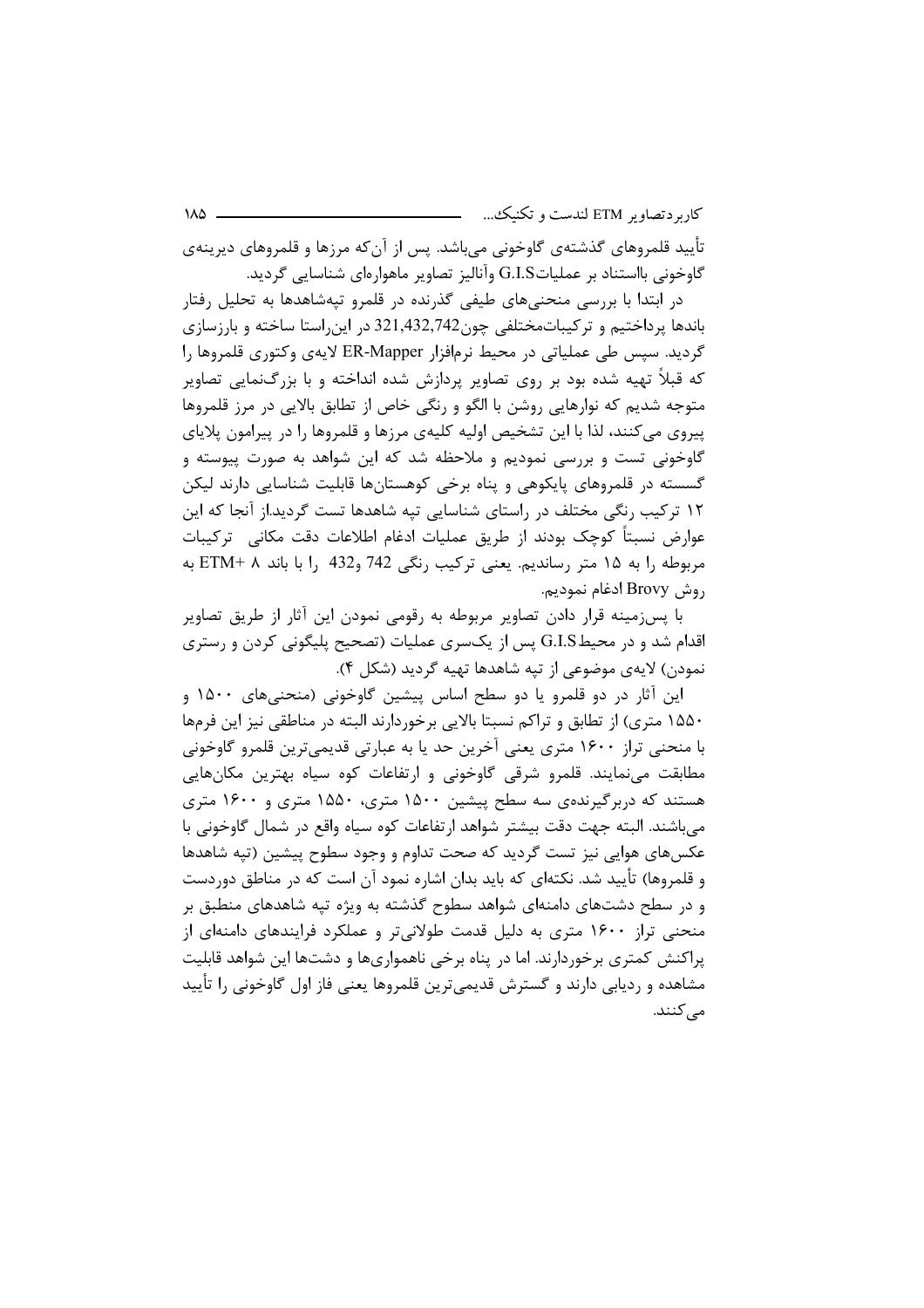

شکل ۴ :تطابق دلتاهای دیرینهی گاوخونی وداغ آبههای( تپهی شاهدهای) گاوخونی بر روی قلمروهای دیرینهی پلایای گاوخونی (سیف،۱۳۸۳).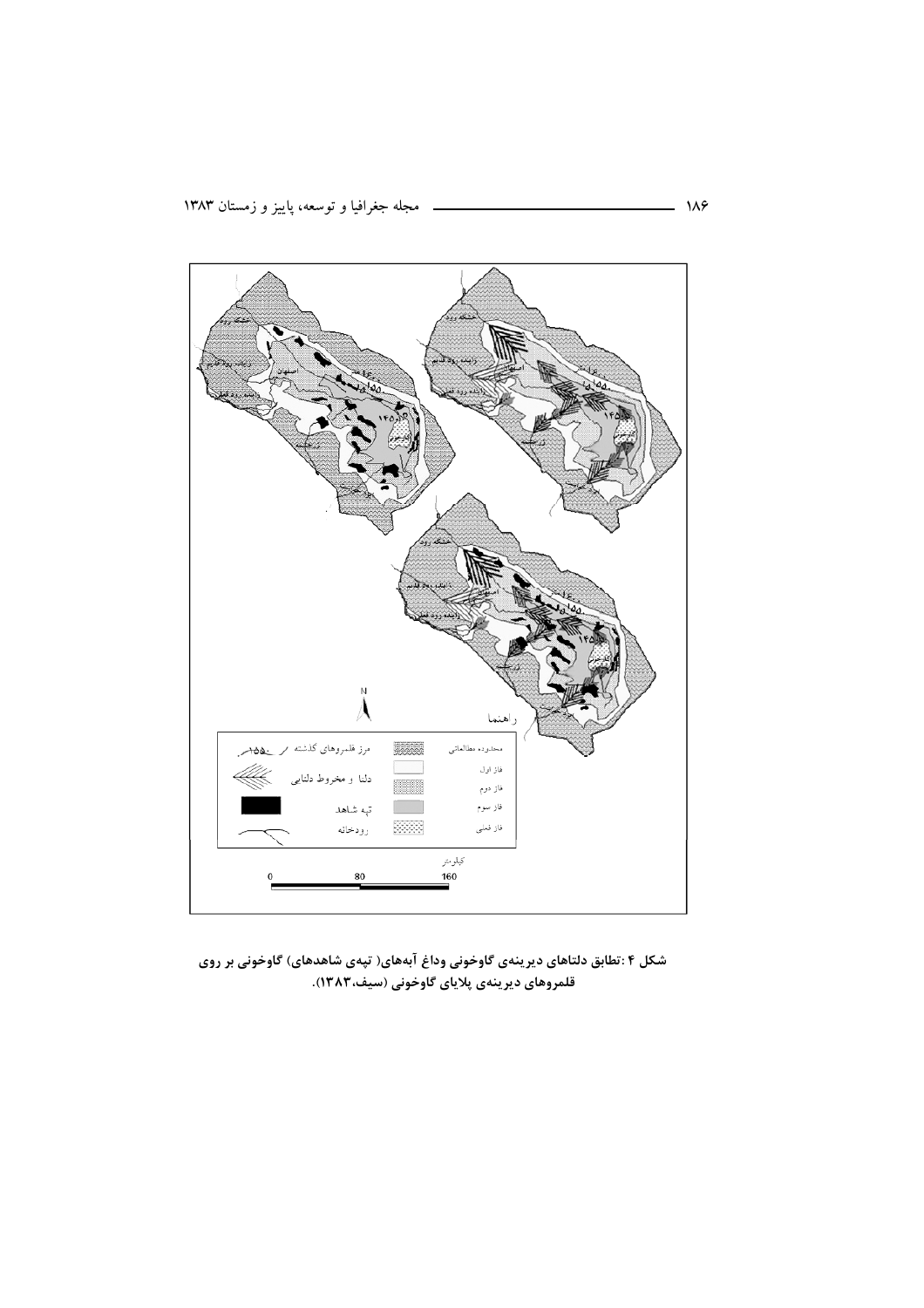مساحي قلمروهاي ييشين يلاياي گاوخوني

یس از تعیین تفکیک و بارزسازی قلمروها و آثار مورفیک حاشیه قلمروها از طریق عملیات پردازش تصاویر ماهوارههای و G.I.S و تأیید صحت تطابقی آنها با قلمروهای چهارگانه گاوخونی از طریق بازدیدهای میدانی در طی چند مرحله عملیات G.I.S در محيط نرمافزار الويس محدودهى ارتفاعي مساحت محيط و ارتفاع هر كدام از فازها و قلمروها به طور جداگانه محاسبه و نتایج آن در جدولی تنظیم گردید (جدول ۱).

تصاویر ماهوارهای وعملیات G.I.S بازسازی گردیده است (سیف، ۱۳۸۳) محيط به مساحت به ارتفاع تراس محدودەى نام فا; كيلومترمربع كيلومتر در ياچەاي ار تفاعی  $19.4$  $541$ 10071  $100 - 19 -$ فازاول  $100.$  $\Delta\Delta\Delta$ 9787  $10 \cdot -100 \cdot$ فازدوم  $10.4$ ٣۶۴  $\Gamma \Delta$ 9.  $160 - 10 -$ فازسوم  $140.$  $9V$ **FAY**  $15...160$ فا; فعلے ِ

جدول ٢ : مشخصات قلمروهای گاوخونی کبیر که با تکنیک پردازش

چنانکه در جدول فوق مشاهده میشود بزرگترین قلمرو با مساحت۱۵۵۷۸ کیلومتر مربع متعلق به قدیمی ترین فاز پیشروی گاوخونی میباشد و کمترین مساحت به سطح فعلی گاوخونی که معادل ۴۸۷ کیلومتر مربع است، تعلق دارد. از طرف دیگر سطوح اول تا سوم نمایانگر قلمروهای پیشین و حد گاوخونی کبیر طی دورههای مرطوبتر کواترنر می باشد و هر چه که از قدیمی ترین یا اولین فاز بهسمت فاز فعلی پیش می رویم قلمروهای پیشین کوچکتر و محدودتر می گردد .

نتىجە گىرى

پلایای گاوخونی بهعنوان یکی از دریاچههای بارانی و چالههای تراکمی پلیو-کواترنر به عنوان حوضهی انتهایی و مصب اصلی جریانات متمرکز زایندهرود، ایزدخواست، زرچشمه و دستکن و خشکهرود قلمداد میشود. تنوع انواع فرمهای کاوشی و تراکمی واقع درپیرامون گاوخونی نشان از تعویض تناوبی سیستمهای شکلزایی در طی فازهای سرد و گرم کواترنر دارد.

در این مقاله با به کار گیری تصاویر ماهوار های لندست هفت و دادههای رقومی ارتفاعی منطقه در محیط سیستم اطلاعاتجغرافیایی توانستیم به بازسازی قلمروهای دیرینهی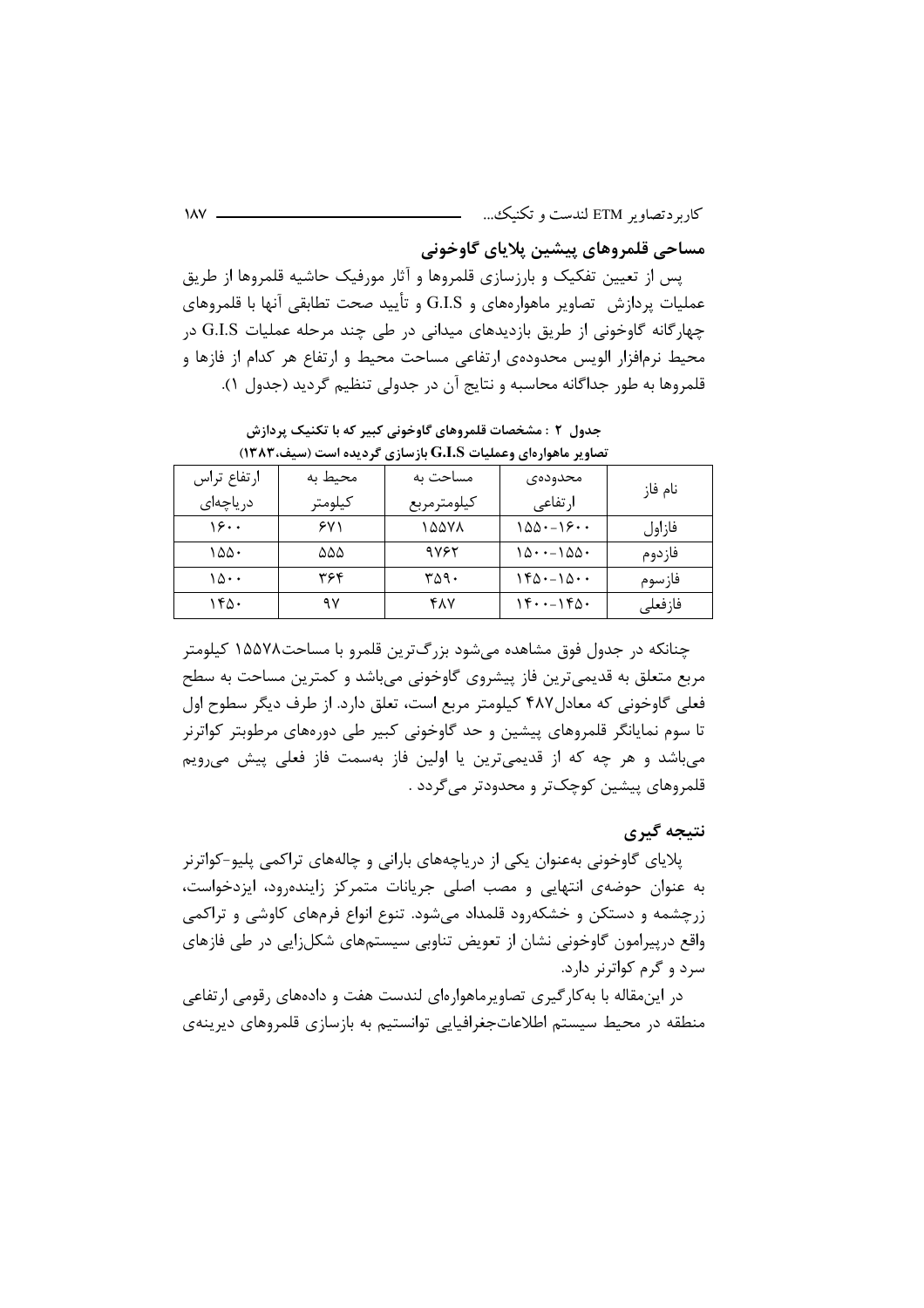گاوخونی بپردازیم. به عبارت دیگر با آنالیز تصاویر ماهوارهای لندست با روش بصری و تلفيق آنها با مدل ارتفاع رقومي منطقه شواهد ژئومورفيک پيشروي و پسروي اين قلمرو را بازسازی و تفکیک نموده و سپس به تطابق قلمروها با فرمهای ژئومورفیک دیرینه از جمله دلتاها تراسهای دریاچهای و سایر شواهد ژئومورفیک در پیرامون فازهای گذشته پرداختیم و قلمروهای دیرینهیگاوخونی را در چهارفاز و سطح مختلف پیشروی و پسروی شناسایی و نقشههای موضوعی دیرینهی ژئومورفولوژی ارایه نمودیم.

آگاهی از ژئومورفولوژی دیرینهی گاوخونی این امکان را فراهم میسازد تا بتوانیم ضمن فهم و درک صحیح از حاکمیت شرایط گذشته و حال، رفتار خود را با طبیعت ژئومورفیک منطقهی مطالعاتی در راستای مدیریت محیطی صحیح همسو نمایم.لذا این تحقیق برای اولینبار در قلمرو دیرینهی پلایای گاوخونی صورت گرفته و بهعنوان یک متد و مدل قابل اعتماد جهت بررسی و بازسازی سایر پلایاهای ایران پیشنهاد می گردد.

 $\lambda\lambda$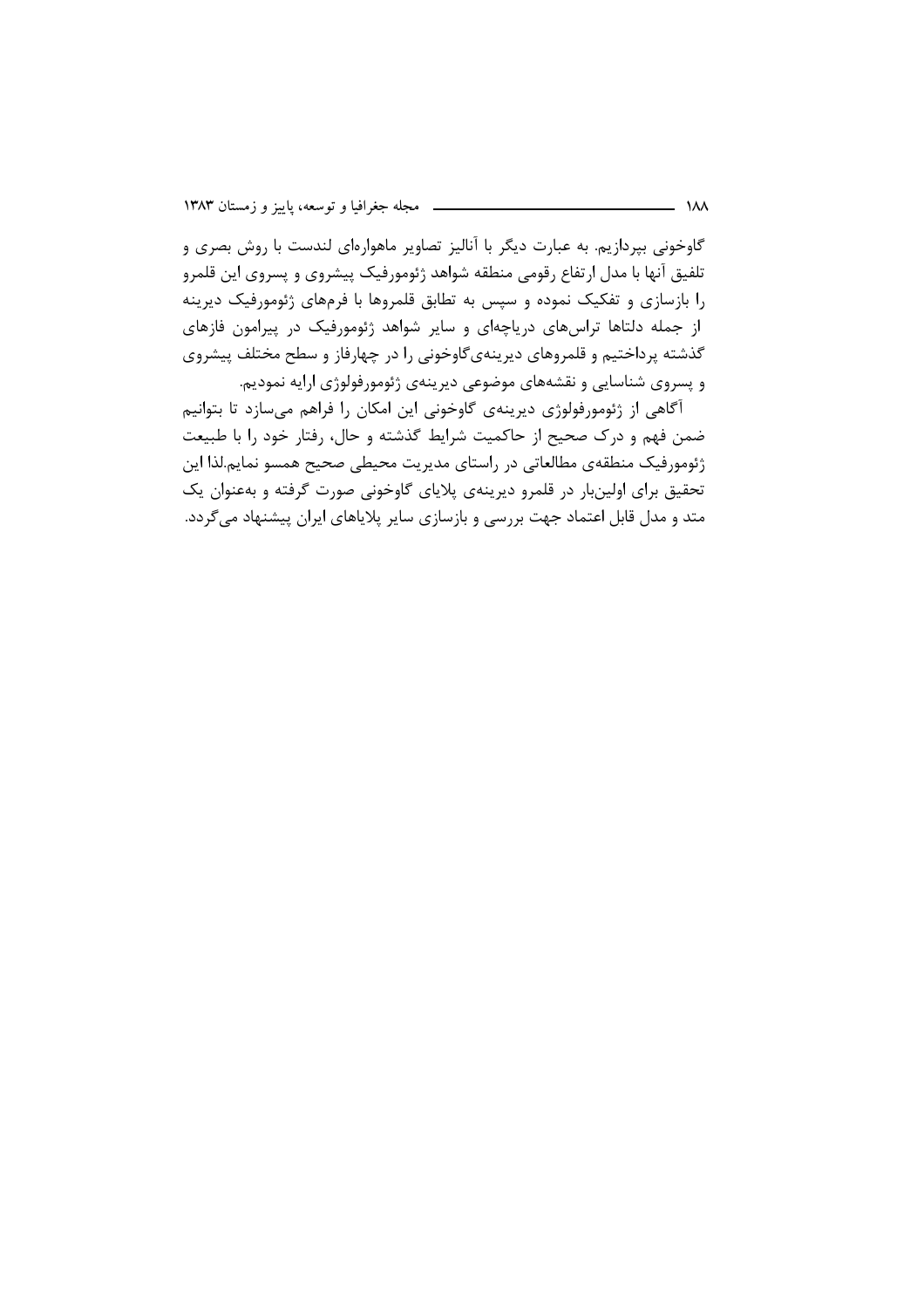## منابع و مآخذ

۱- احمدی،حسن؛ فیضنیا، سادات. (۱۳۷۸). *«سازندهای دوره کواترنر»*. انتشارات دانشگاه تهران.

۲- پاکزاد، حمیدرضا؛ اجللوییان، رسول. (۱۳۸۰). *«مکانیسم حرکت ماسههای بادی در منطقه شرق اصفهان»*. مجله پژوهشی دانشگاه اصفهان. جلد پانزدهم. شماره ۲۱. ۳- جعفریان، محمدعلی. (۱۳۶۵). *«جعرافیای گذشته و مراحل مختلف تکوین دره زاینده رود».* مجله پژوهشی دانشگاه اصفهان. شماره ۱.

۴- رامشت، محمدحسین. (۱۳۷۱). «زایندهرود و تأثیر آن در سیمای فضایی اصفهان». رسالەي دكترى. دانشگاه تربيت مدرس. گروه جغرافيا.

۵- ,امشت، محمدحسین. (۱۳۷۵). *«تغییرات رطوبتی ایران در دوران چهارم»*. مجله منابع طبيعي. شماره ۴۹.

۶- سيف، عبدالله. (١٣٨٠). «كاربرد سنجش از دور در شناخت قلمروهاي ژئومورفولوژيكي *کواترنر ایران»*.همایش سنجش از دور و کاربرد آن در منابع طبیعی مرکز سنجش از دور ایران. ٧- سيف، عبدالله. (١٣٨٠): «بررسي واحدهاي رْئومورفولورْيكي كواترنر حوضه زاينده وود با *تكنيك سنجش از دور»*. چهارمين هفته پژوهش دانشگاه اصفهان .

٨- سيف، عبدالله. (١٣٨٠). «اهميت و نقش دورسنجي و تص*اوير ماهوارداي در مطالعات ژئومورفولوژی»*.بیستمین گردهمایی علوم زمین سازمان زمینشناسی و اکتشافاتمعدنی کشور. ۹- سيف، عبدالله. (١٣٨٣). «رديابي و شناسايي مخروطه افكنههاي پلاياي گاوخوني كېير با *تكنيك سنجش از دور و تصاوير ماهوارهاي لندست»*. هفتمين هفته پژوهش دانشگاه اصفهان. ۱۰- سیف،عبدالله. (۱۳۸۳). *«بازسازی و شناسایی دشتسرهای محور شمالی پلایای گاوخونی با تصاویر ماهوارهای لندست»*. بیستمین و سومین گردهمایی علوم زمین سازمان زمینشناسی و اکتشافات معدنی کشور.

۱۱- سیف، عبدالله. (۱۳۸۴).*«کاربرد تصاویر ماهوارهای لندست هفت در شناسایی آثار* مورفوائوستاتیکی پلایای گاوخونی در کواترنر». ١٨ تا ٢١ اردیبهشت همایش ژئوماتیک ٨۴ سازمان نقشهبرداری کشور تهران.

۱۲- صدیقی، مهدی؛ پور کرمانی، محسن. (۱۳۶۹). ژان. تریکار *«اشکال ناهمواری در مناطق خشک»* . بنیاد پژوهش های اسلامی .

۱۳- طاهرکیا، حسن. (۱۳۷۵). *« اصول و کاربرد سنجش از دور». ج*هاد دانشگاهی دانشگاه تهران. ۱۴- فرخی، شاهرخ؛ جاهدی، فرشید. (۱۳۷۵). *«مبادی سنجش از دور انجمن سنجش از دو*ر

ز/ين». مركز سنجش از دور ايران.

 $\lambda$   $\lambda$   $\lambda$